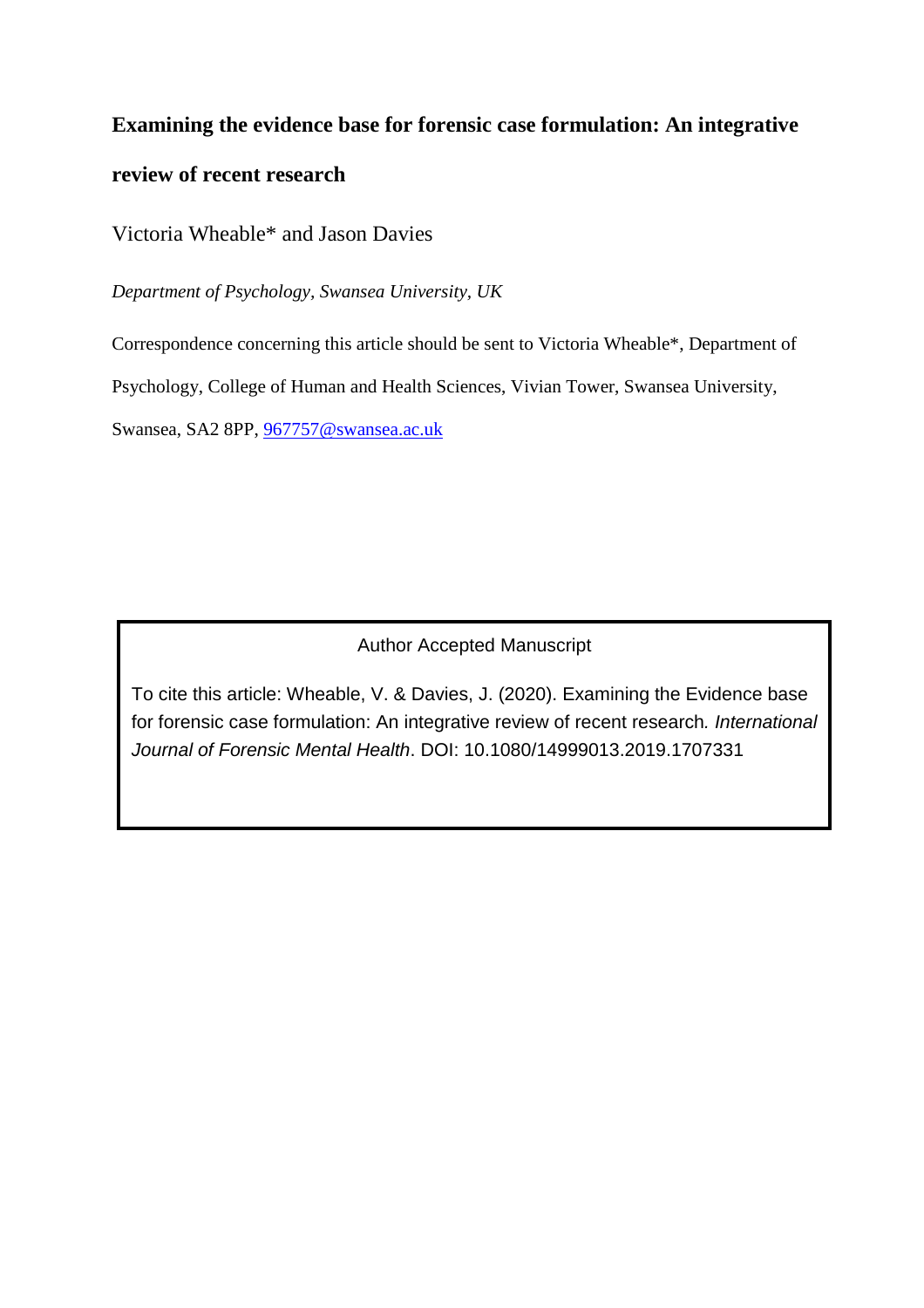# **Examining the evidence base for forensic case formulation: An integrative review of recent research**

In the past decade, forensic case formulation (FCF) has become a key activity in many forensic services. However, the evidence base for FCF remains limited. This integrative review aimed to identify and evaluate all FCF research conducted since the lack of understanding within this field was highlighted by several academics in 2011. A rigorous literature search led to the identification of 14 studies fitting the inclusion criteria. Studies were critically evaluated and synthesised to create a summary of the recent research, to identify remaining gaps in our understanding, and to create an agenda for future research.

Keywords: forensic case formulation, forensic practice, integrative review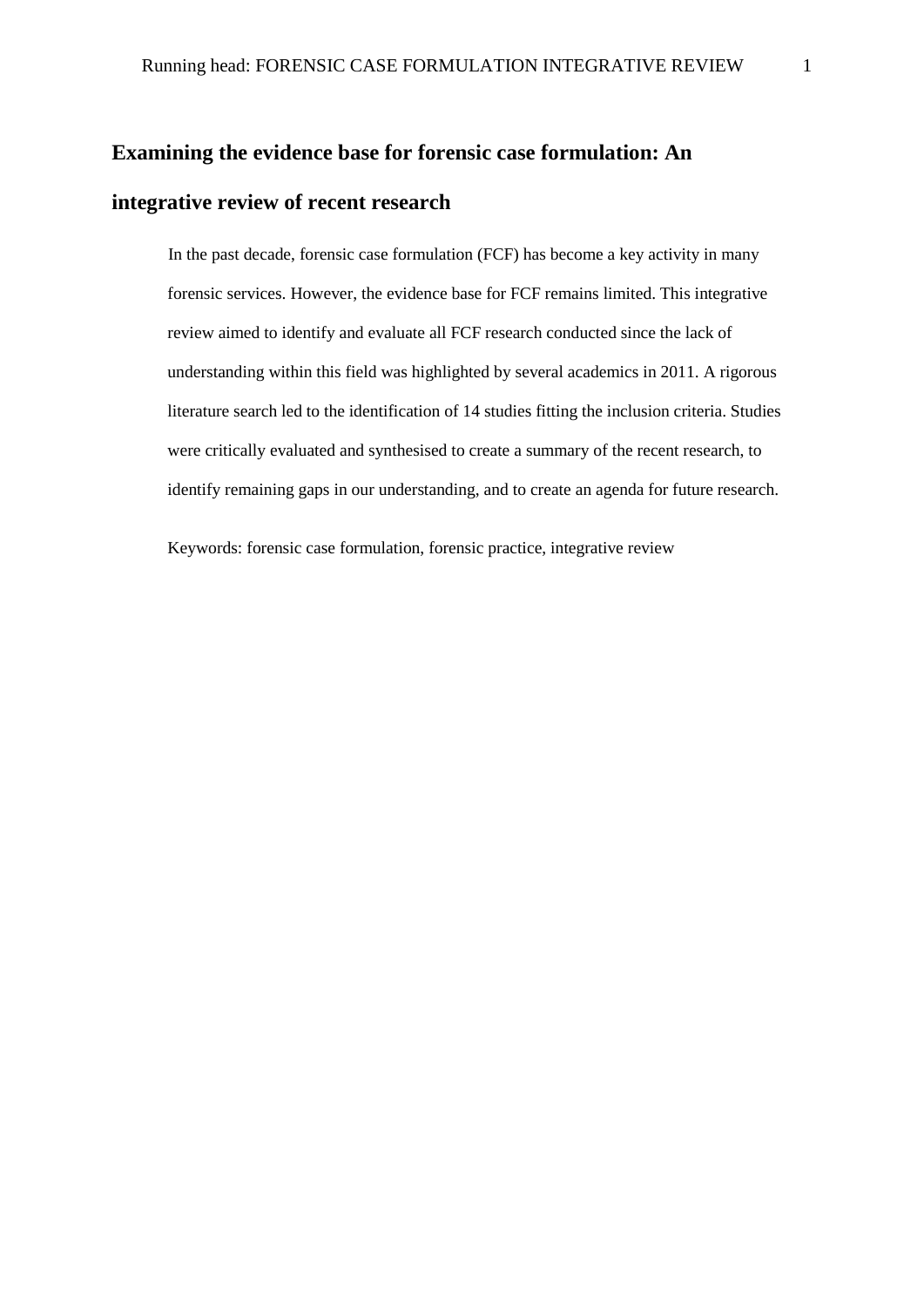#### **Introduction**

Case formulation has been used in clinical mental health settings for many years as a method of hypothesizing "the causes, precipitants and maintaining influences of a person's psychological, interpersonal, and behavioural issues" (Eells, 2007, p. 4). Within the past decade, case formulation has now also become an explicit part of work in many forensic services, where it is used to gain an understanding of each offender's criminal behavior, clinical problems and criminogenic needs (Joseph & Benefield, 2012). This understanding is typically used to devise a tailored management and treatment plan for each offender, with the aim of reducing their risk of re-offending and improving their psychological wellbeing (Minoudis et al., 2013).

In spite of this, a number of academics within the field have highlighted that there is "almost no empirical literature on forensic case formulation" (Sturmey & McMurran, 2011a, p. 288), and have emphasized the need for research examining the validity, reliability, utility, value and impact of case formulation within forensic services (Hart, Sturmey, Logan, & McMurran, 2011; Sturmey & McMurran, 2011b). This research is imperative to conduct, as it has been theorized that the consequences of an inaccurate forensic case formulation (FCF) could include "additional significant adverse outcomes such as repeat serious offending, significant injuries and trauma to others, and large costs of incarceration and long-term treatment" (Sturmey & McMurran, 2011a, p. 288).

Given the call to action by these academics in 2011, the aim of the present review is to evaluate and synthesize all research<sup>[1](#page-2-0)</sup> conducted since that time which has specifically aimed to better understand the validity, reliability, quality, utility, value, impact or outcomes of FCF. It is believed that this review will create a better understanding of the current

<span id="page-2-0"></span><sup>&</sup>lt;sup>1</sup> All research conducted in English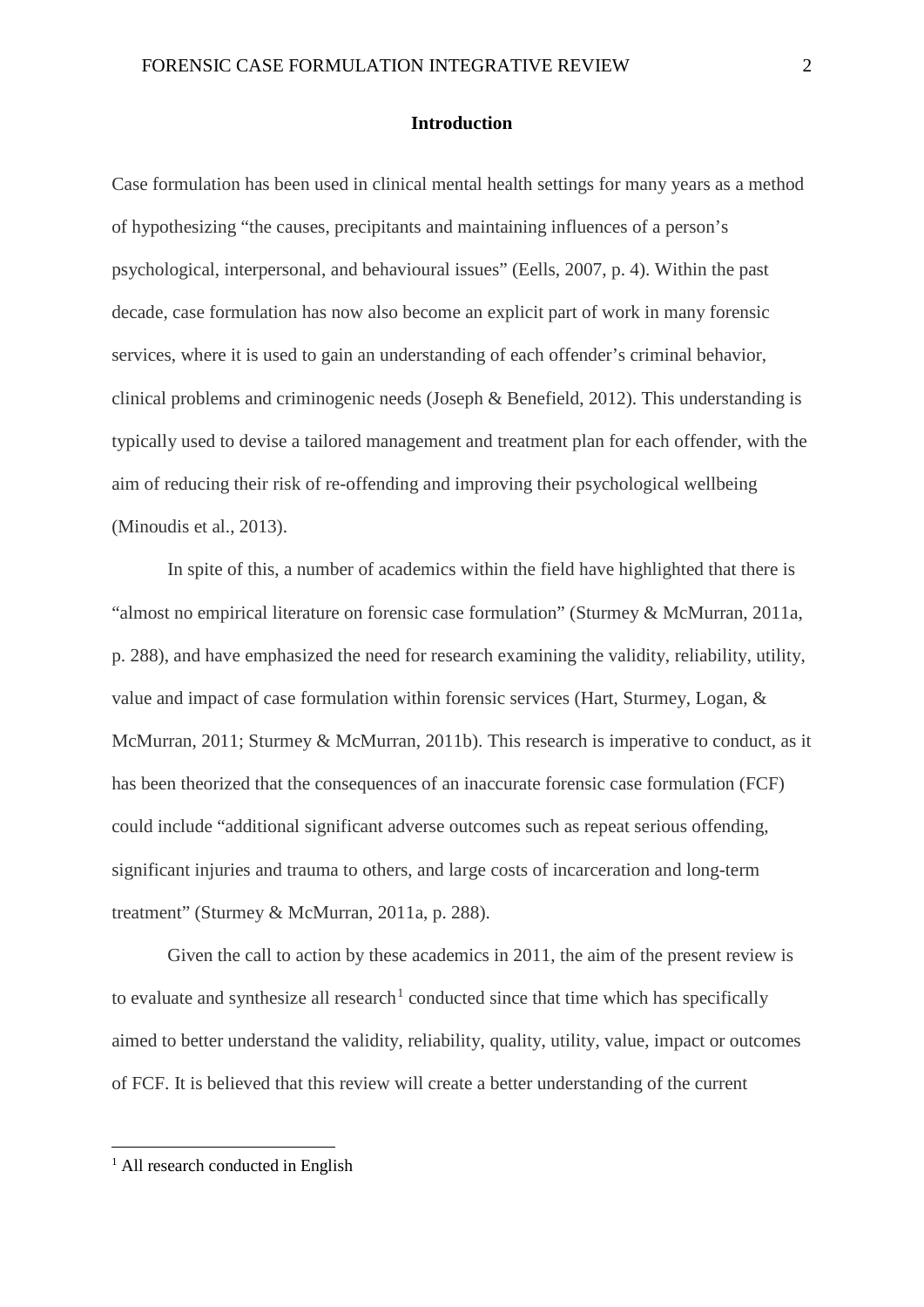evidence base for FCF, will highlight the extent to which imperative questions surrounding the value and impact of FCF have now been answered, and will enable an understanding of how future research should be usefully directed to fill any remaining gaps in our understanding. The conclusions of this review are expected to have implications for the FCF field as a whole.

#### **Method**

## **Inclusion Criteria and Search Strategy**

An exhaustive search of the FCF literature was carried out between June-August 2018 to identify papers meeting the following inclusion criteria: available in English; involving primary collection of data; concerned specifically with understanding the validity, quality, reliability, value, utility, effectiveness, impact or outcomes of FCF; published since 2011; forensically focused. This search involved the use of electronic databases (PsycINFO, PsycARTICLES, MEDLINE, CINAHL and WoS), hand-searching references within included papers, and contacting known experts within the FCF field. Search terms were entered as follows: 'case formulatio\* OR case conceptuali\* OR case consultatio\* AND forensic OR offend\* OR personality disorder OR crim\* OR incarcera\* OR priso\* OR probation OR parole OR correctio<sup>\*</sup>'.

#### **Search Results and Quality Appraisal**

A total of 1,387 records were retrieved. After duplicates were removed, each record was screened for relevance based on its title and abstract. If a record appeared relevant or if its relevance could not be determined, the full text of the article was accessed  $(n=98)$ . These articles were then assessed to determine whether they met the stated inclusion criteria. This process resulted in the identification of 14 suitable studies. A second researcher then assessed the relevance of a number of included and excluded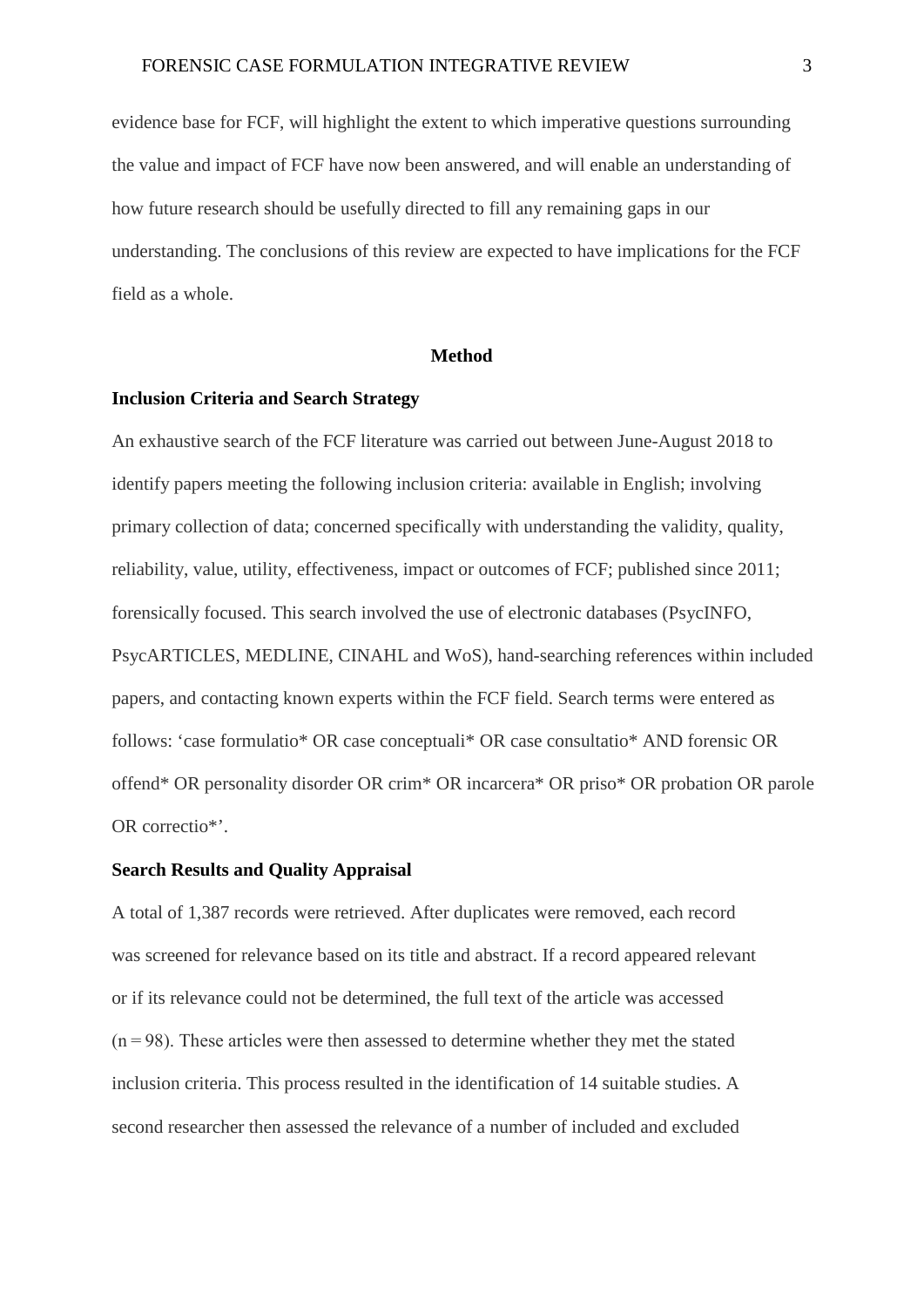articles to provide a measure of reliability. No discrepancies emerged. A full summary of the selection and screening process can be viewed in Figure 1.

**--------------------**

## **Figure 1**

About here

**--------------------**

**--------------------**

**Table 1**

About here

**--------------------**

## **Results**

### **Review Structure**

After further examining the 14 identified studies, it became clear that many of them shared similar research questions and designs. Similar studies were therefore grouped together, revealing 5 distinct categories of research. These categories were then named accordingly; 'The impact of formulation-focused consultation meetings on staff', Opinions on issues within forensic case formulation', 'Forensic case formulation training', 'Assessing formulation quality in practice', and 'Collaborative forensic case formulation'. Each of these categories will be described, critiqued and evaluated separately to optimize a rich understanding of the research that has been conducted in the FCF field since 2011. These categories will then be combined at the end of the review to facilitate the summation of key findings, to identify overarching gaps within the literature, and to construct an agenda for future research.

# **1. The Impact of Formulation-Focused Consultation Meetings on Staff (4 studies) Overview.**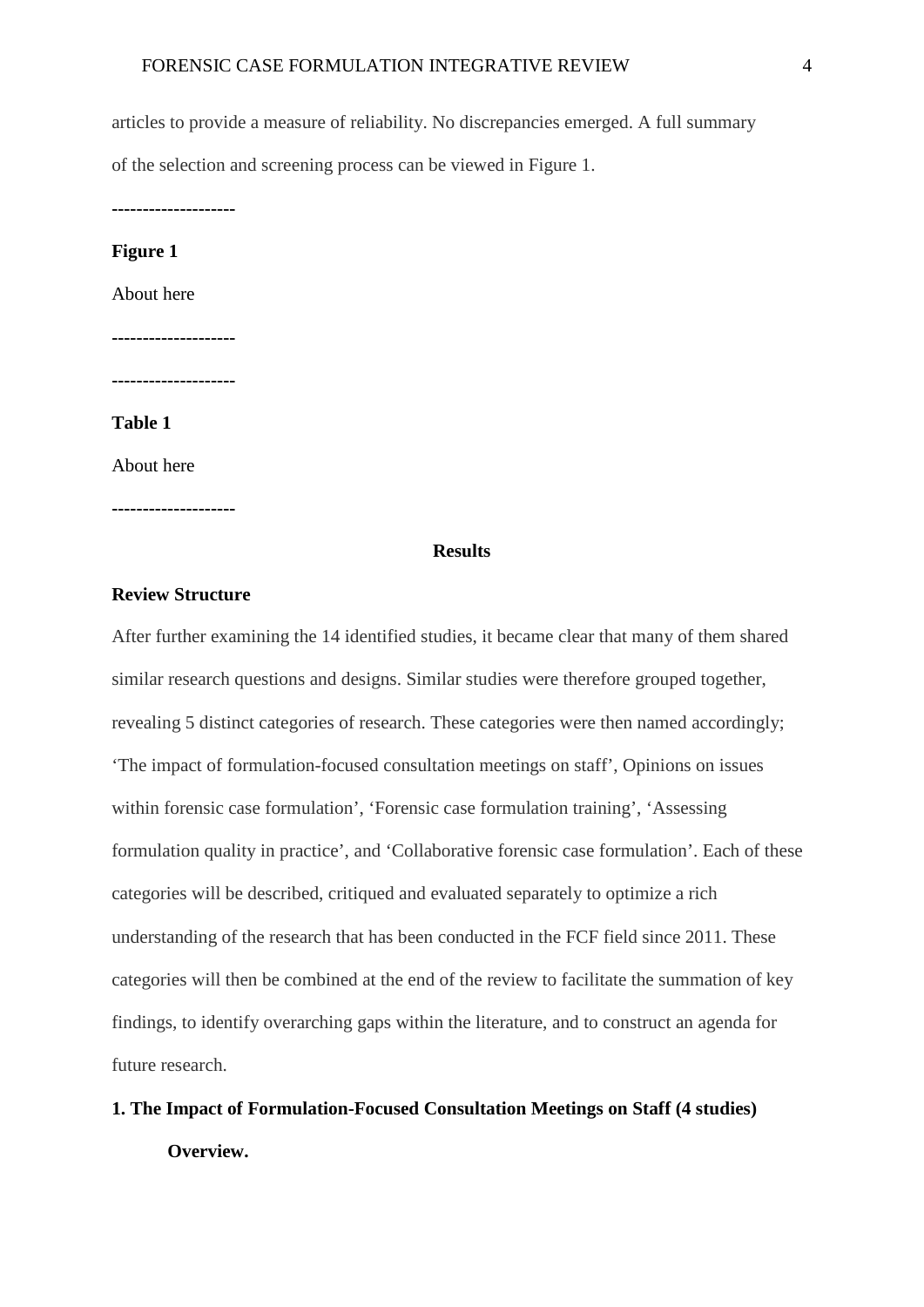Formulation-focused consultation meetings provide a forum for forensic staff to develop a better psychological understanding of offenders and their behavior through a process of discussion and collaboration (Knauer, Walker, & Roberts, 2017). These consultation meetings have therefore been described as the process of formulating, whereas FCF itself is often seen as the product of this process (NOMS & NHS, 2015b). Four of the identified studies aimed to assess the impact of formulation-focused consultation meetings on forensic staff (Knauer, Walker, & Roberts, 2017; McMullan, Ramsden, & Lowton, 2014; Ramsden, Lowton, & Joyes, 2014; Whitton, Small, Lyon, Barker, & Akiboh, 2016).

Formulation-focused consultation meetings within these studies were typically led by a psychologist or caseworker and were attended by an individual member of forensic staff or a team of forensic staff. Bespoke self-report questionnaires were used by Knauer et al., Ramsden et al. and Whitton et al. to measure the impact of these consultation meetings on staff understanding of offenders, staff competence in working with offenders, and staff attitudes toward offenders. Ramsden et al. additionally used the Personality Disorder Knowledge, Attitudes and Skills Questionnaire (PDKASQ; Bolton, Feigenbaum, Jones, Sims, & Woodward, 2010) to measure change within these areas.

Staff within these studies were either assessed before and after a 3-month period of ongoing consultation meetings (Ramsden et al., 2014), or directly before and after attending a single consultation meeting (Knauer et al., 2017; Whitton et al., 2016). Knauer et al. additionally assessed staff a third time after they had received a written FCF letter summarizing the meeting they had attended. The fourth study (McMullan et al., 2014) instead used qualitative methods to understand staff views and opinions of an ongoing process of consultation meetings. Some of the staff within this study were still part of this process, whereas others had withdrawn.

The results of all four studies indicated that formulation-focused consultation meetings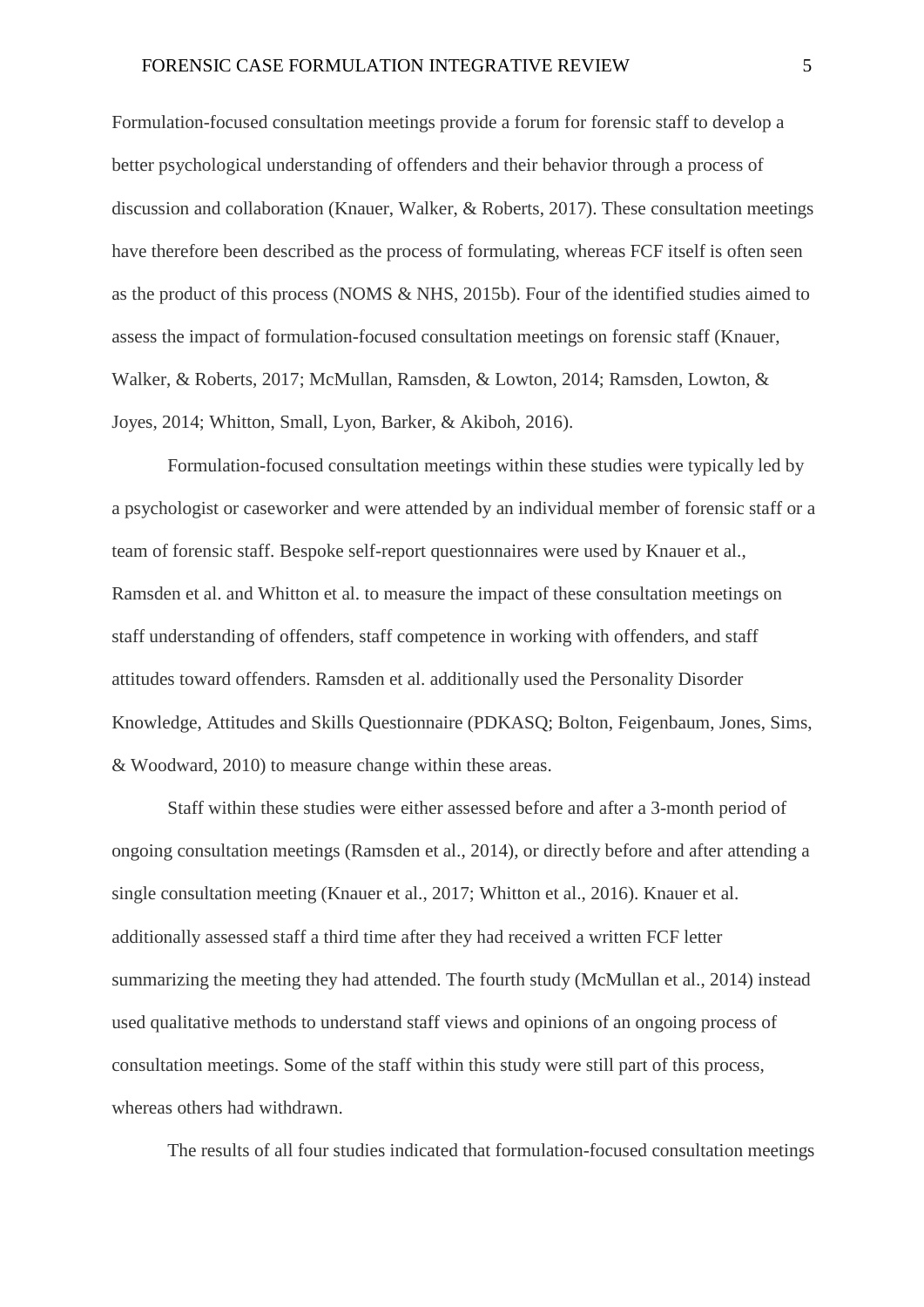increased staff understanding of offenders. Improvements were also found in staff knowledge of offenders, staff confidence in managing offenders, staff motivation to work with offenders and staff satisfaction with pathway plans (Knauer et al., 2017), capability of working with personality disordered offenders and positive emotions toward these offenders (Ramsden et al., 2014), psychological understanding and team consistency (Whitton et al., 2016), and awareness (McMullan et al., 2014).

Less positively, a quarter of participants  $(n=3)$  within the study by McMullan et al. described the ongoing process of consultation meetings as "frustrating" (p. 189). Knauer et al. also found that receiving a written FCF letter summarizing the content of the meeting did not further improve staff outcomes significantly. In contrast however, several staff within the study conducted by McMullan et al. indicated that they would find it helpful for the content of the meetings to be "written up into a report" (p. 191).

## **Strengths.**

The consultation meetings that took place within these studies were part of routine practice and the staff that attended these were recruited through naturalistic methods. These factors suggest that these four studies have good ecological validity. Additionally, staff from a wide range of forensic services were involved, including those from approved premises, probation, prison and secure wards settings. McMullan et al. also included staff who had previously withdrawn from the consultation meeting process. Together, these factors suggest the participants recruited are highly representative of the wider workforce.

## **Limitations.**

The bespoke questionnaires and PDKASQ used to measure staff outcomes are self-report measures, which could be subject to biased or socially desirable responding. In addition, research on the PDKASQ has suggested that it has low construct validity (Shaw, Minoudis, Craissati, & Bannerman, 2012). This indicates that although staff reported improvements in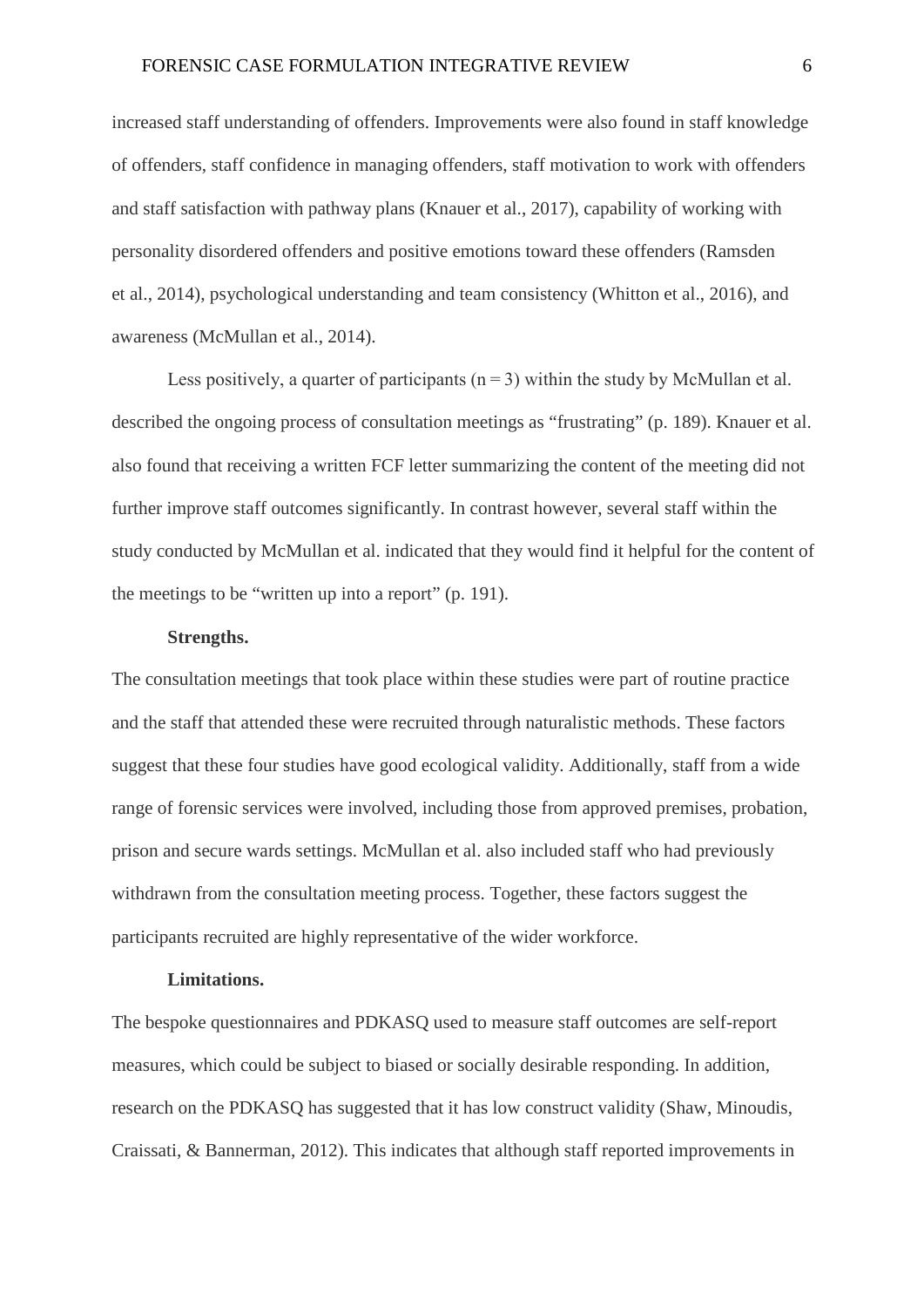areas such as understanding, capability and knowledge with the use of these measures, it is not known whether these improvements were genuine or would have led to positive improvements in practice.

Attrition rates were also high within a number of the studies. This was most evident within the Ramsden et al. study, in which 74% of participants withdrew before completing the final assessment of their outcomes. This resulted in only 12 participants completing the PDKASQ and 6 completing the bespoke questionnaire after the 3-month consultation meeting process had finished. Due to this, independent t-tests appear to have been inappropriately performed in place of paired t-tests for PDKASQ scores, and no statistical analysis was performed on the bespoke questionnaire responses. Additionally, only 25% of the initial participants took part in the third phase of the Knauer et al. study (15 vs 60), suggesting that the absence of further staff improvement after receiving a written FCF letter could be attributable to a depleted sample size.

A final limitation to note is that within the study by Whitton et al., a number of participants indicated that they had never met the offender discussed within the consultation meeting. It would therefore be expected that scores on items such as "I have a good psychological understanding of the patient's problems" (p. 156) would increase significantly after this meeting. This may have led to the benefits attributed to consultation meetings within this study being unwittingly inflated.

#### **Conclusions.**

Although several limitations have been discussed above, the repeatedly positive results found by these studies suggest that consultation meetings do have a positive impact on the outcomes of forensic staff. There are however a few areas that require further clarification. One of the studies reviewed here found that producing a written FCF which summarized the content of the consultation meeting did not produce any additional benefit for staff. However, it is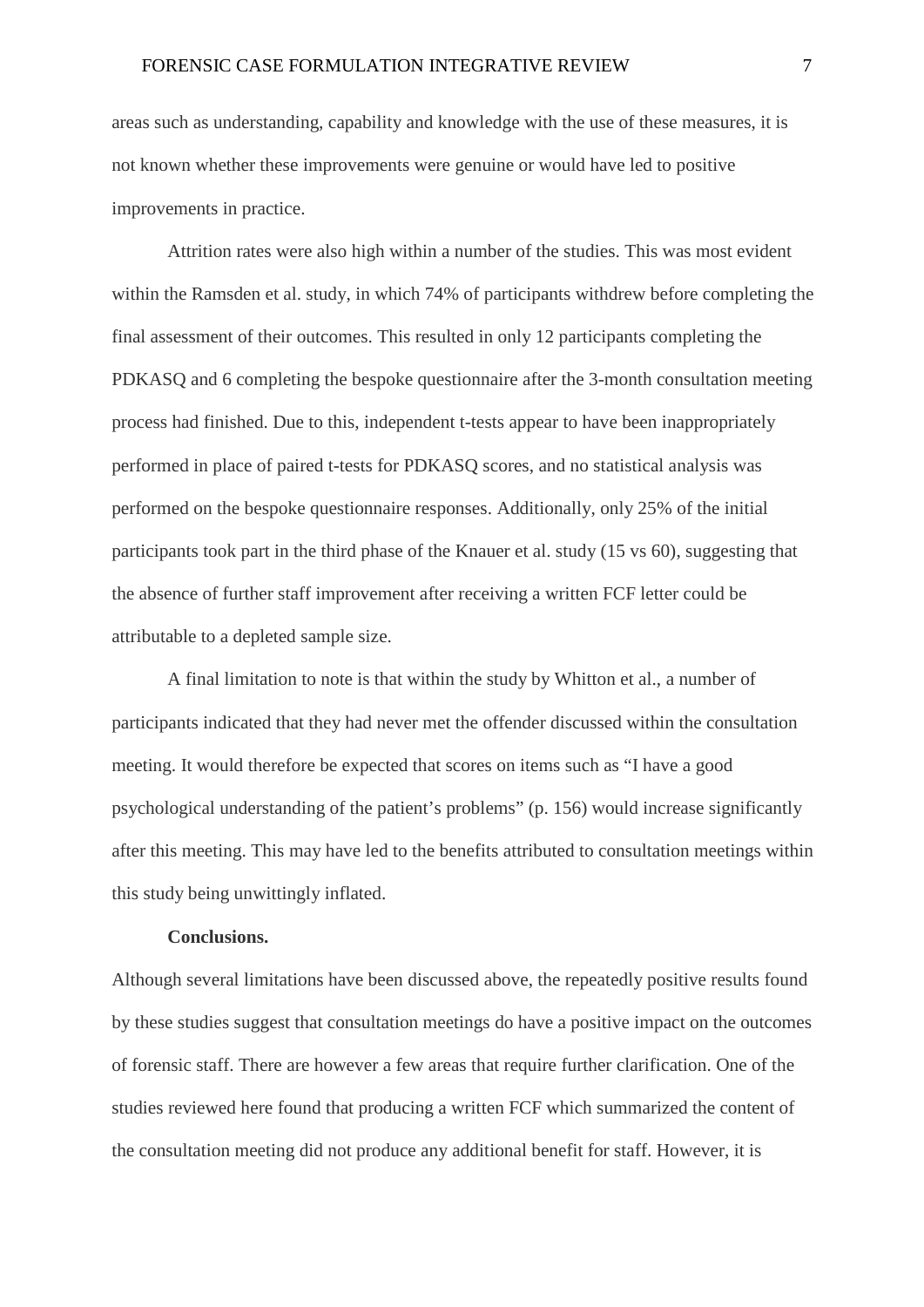recognized that written FCF may have effects and functions above and beyond its impact on staff (e.g., providing a document for continuity of care; various impacts on the offender). In addition, within some forensic services such as the Offender Personality Disorder Pathway (OPDP), written FCFs are already developed for each offender which takes up time and other valuable resources. Thus, further research on the value and impact of written FCF is required.

Secondly, these four studies encouragingly suggest that consultation meetings are able to contribute to meeting one of the core aims of the OPDP: workforce development. However, future research needs to adopt validated measures and must examine the potential impact of consultation and written FCF on outcomes other than self-reported staff improvements. This could include understanding whether these self-reported improvements lead to positive changes in staff practice, and whether this then leads to more positive outcomes for offenders.

## **2. Opinions on issues within forensic case formulation (3 studies)**

#### **Overview.**

Whilst case formulation has traditionally been the domain of psychologists and psychiatrists (Division of Clinical Psychology, 2011), offender managers (OMs) within the OPDP are now expected to play a prominent role in the construction of FCFs (NOMS & NHS, 2015a). To understand how OMs, personality disordered (PD) offenders, and carers of PD offenders felt about OMs carrying out FCF within this service, Brown and Völlm (2013; 2016,) conducted a series of focus groups. Völlm (2014) instead used a Delphi method to gain expert consensus on issues such as who should carry out FCF for PD offenders, what it should include and how its quality should be measured. Experts were defined as those who had a background in psychology/psychiatry and who had recent experience of working with PD offenders or had recently published work in the PD and/or offending field.

Participants within all three studies raised concerns about whether OMs could successfully carry out FCF within the OPDP (Brown & Völlm, 2013; 2016; Völlm, 2014).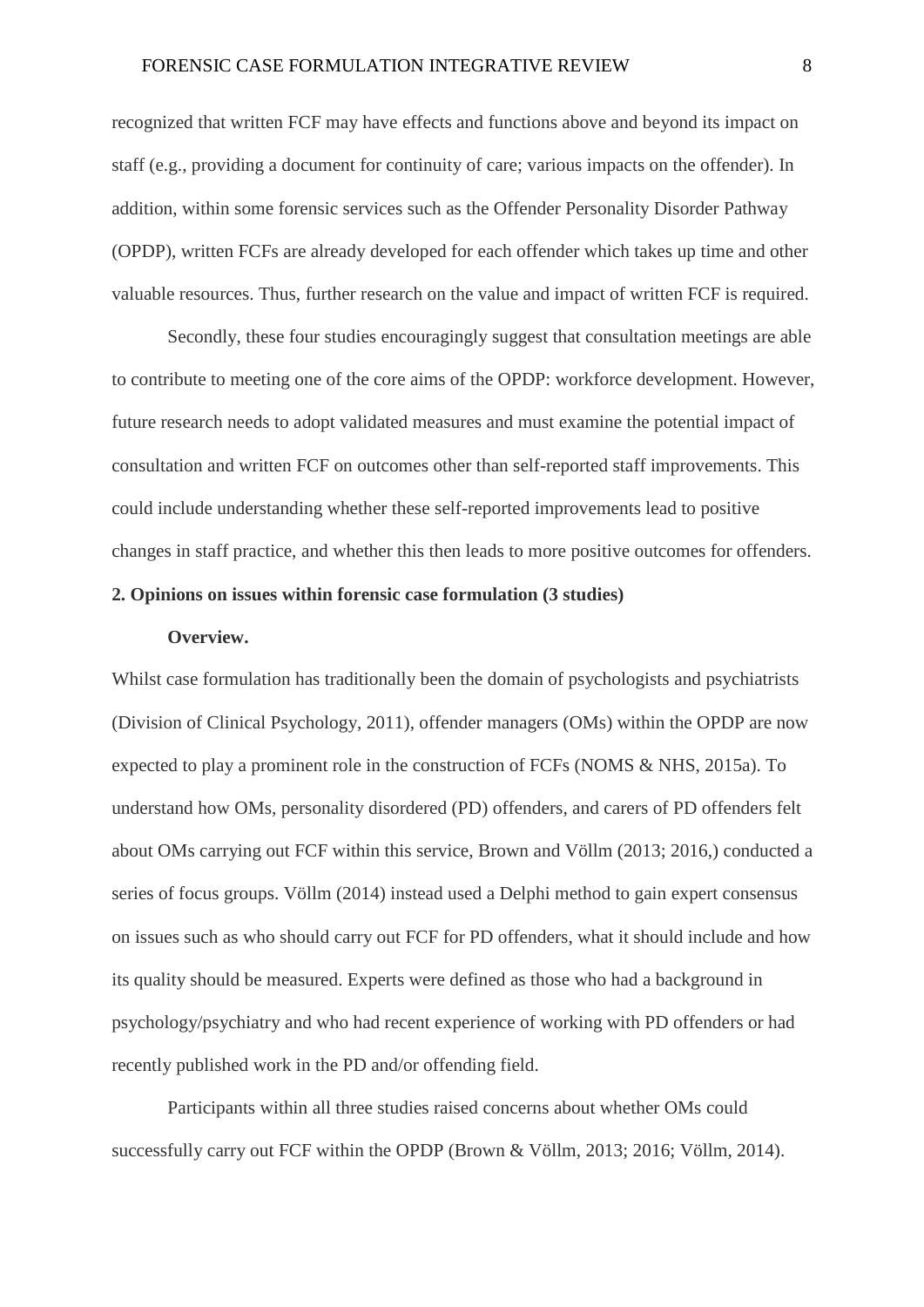OMs and experts generally believed that OMs would be capable of this task if in-depth training was provided to them (Brown & Völlm, 2013, Völlm, 2014), but offenders and carers believed that any OM training would be necessarily short and therefore ineffective (Brown & Völlm, 2016). Offenders additionally raised concerns about the dual role of OMs, overseeing "punishment" and also now "care" (p. 221).

Experts could not reach consensus on several issues. This included how to best to assess the quality of a FCF, with some comments highlighting the lack of a valid and reliable quality measure (Völlm, 2014). In addition, only 40% of experts agreed that offenders who had received a FCF would have more positive outcomes. The remainder of experts felt that they were not able to accurately judge this, with some citing the lack of evidence confirming the effectiveness of FCF.

## **Strengths.**

This opinion research succeeded in recruiting a wide variety of participants beyond forensic staff. This enabled a greater understanding of how FCF is viewed by all those who may be affected by its use and has revealed important differences in these views. Furthermore, some of the results of these opinion studies have already resulted in action. For example, based on the view that further OM FCF training was needed (Brown & Völlm, *2013*; Völlm, *2014*), a training package was later developed and delivered to OMs in a study by Brown, Beeley, Patel and Völlm (*2018*). This study is discussed later in the "Forensic case formulation training" section of this review.

## **Limitations.**

Despite the diversity of participants recruited into these studies and the inclusion of 'hard to reach' populations (e.g., high-risk offenders), the sample sizes were relatively small. For example, Brown and Völlm (2016) conducted only two offender focus groups, with a third canceled due to access difficulties. Some sources however suggest that at least three focus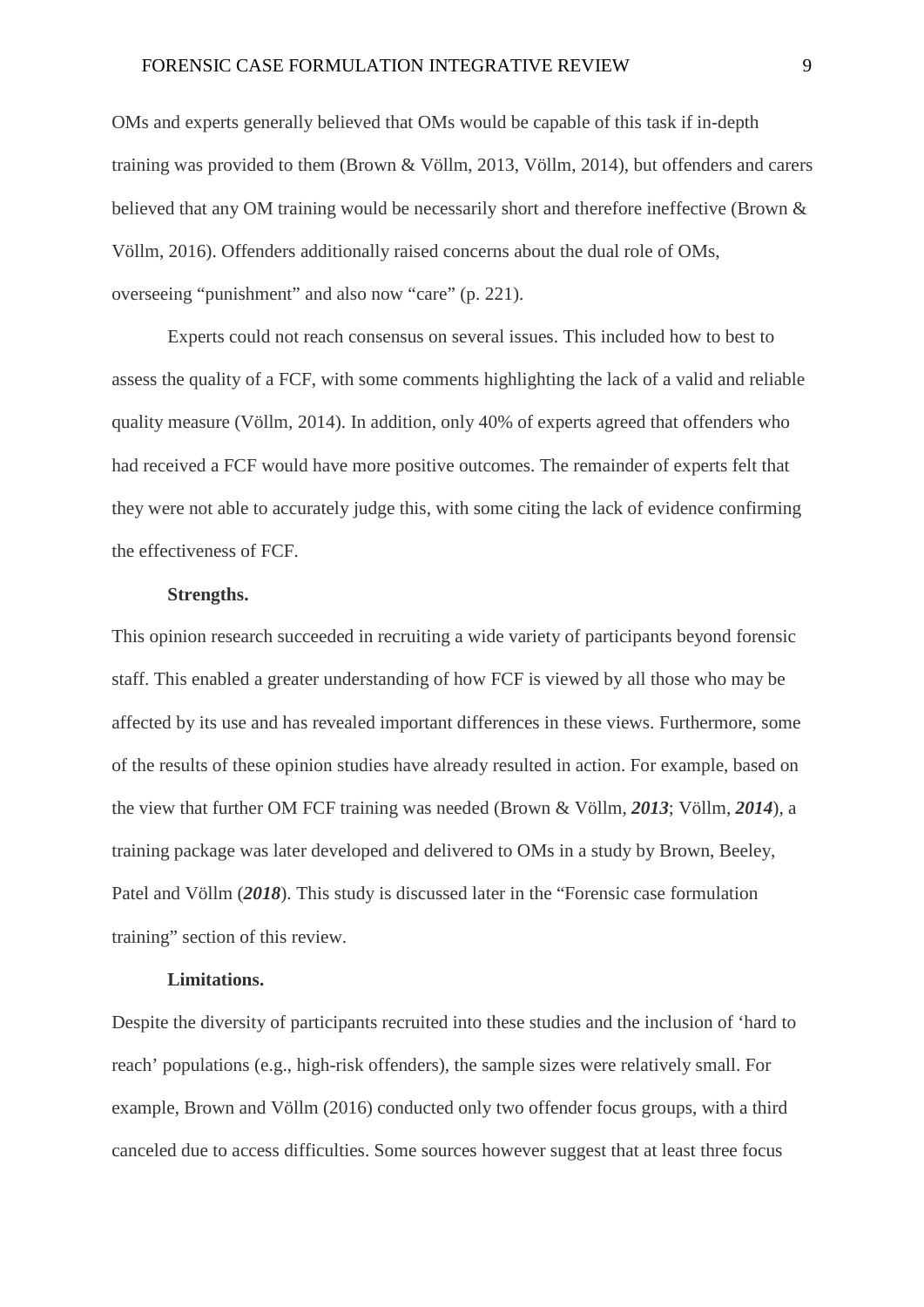groups are needed to extract prevalent themes (Guest, Namey & McKenna, 2017). In addition, a high attrition rate resulted in only 54% of the experts within the Völlm et al. study completing the second round of the Delphi survey. Together, these issues are likely to have reduced the generalizability of the findings.

It is also important to note that all three of these opinion studies were carried out by the same two authors (Brown & Völlm, 2013; 2016; Völlm, 2014). It is therefore possible that the participant pool accessible to these researchers was limited.

## **Conclusions.**

The findings of this small body of research were mixed; some participants felt optimistic about OMs carrying out FCF within the OPDP, whereas others were skeptical. However, these studies were conducted when FCF was first implemented into the OPDP, and so many of the opinions expressed may have been magnified by uncertainty relating to this change. OMs, offenders, carers and experts may now feel very differently about these issues and so it would be of value for further research to be undertaken in this area. Concerning the findings of Völlm (2014), research is sorely needed to investigate how FCF might impact offender outcomes. Once this is understood, it may be easier to understand what an effective and therefore 'high-quality' formulation consists of so that a valid quality measure can be developed.

## **3. Forensic case formulation training (4 studies)**

#### **Overview.**

Four of the identified studies aimed to understand whether the FCF skills of OMs working within the OPDP could be improved through training. Two of these studies (Brown, Beeley, Patel, & Völlm, 2018; Mapplebeck, Ramsden, Lowton, Short, & Burn, 2017) did this by assessing OM formulation skills both before and immediately after training. Minoudis et al. (2013) instead assessed OM formulation skills before and after they had attended both a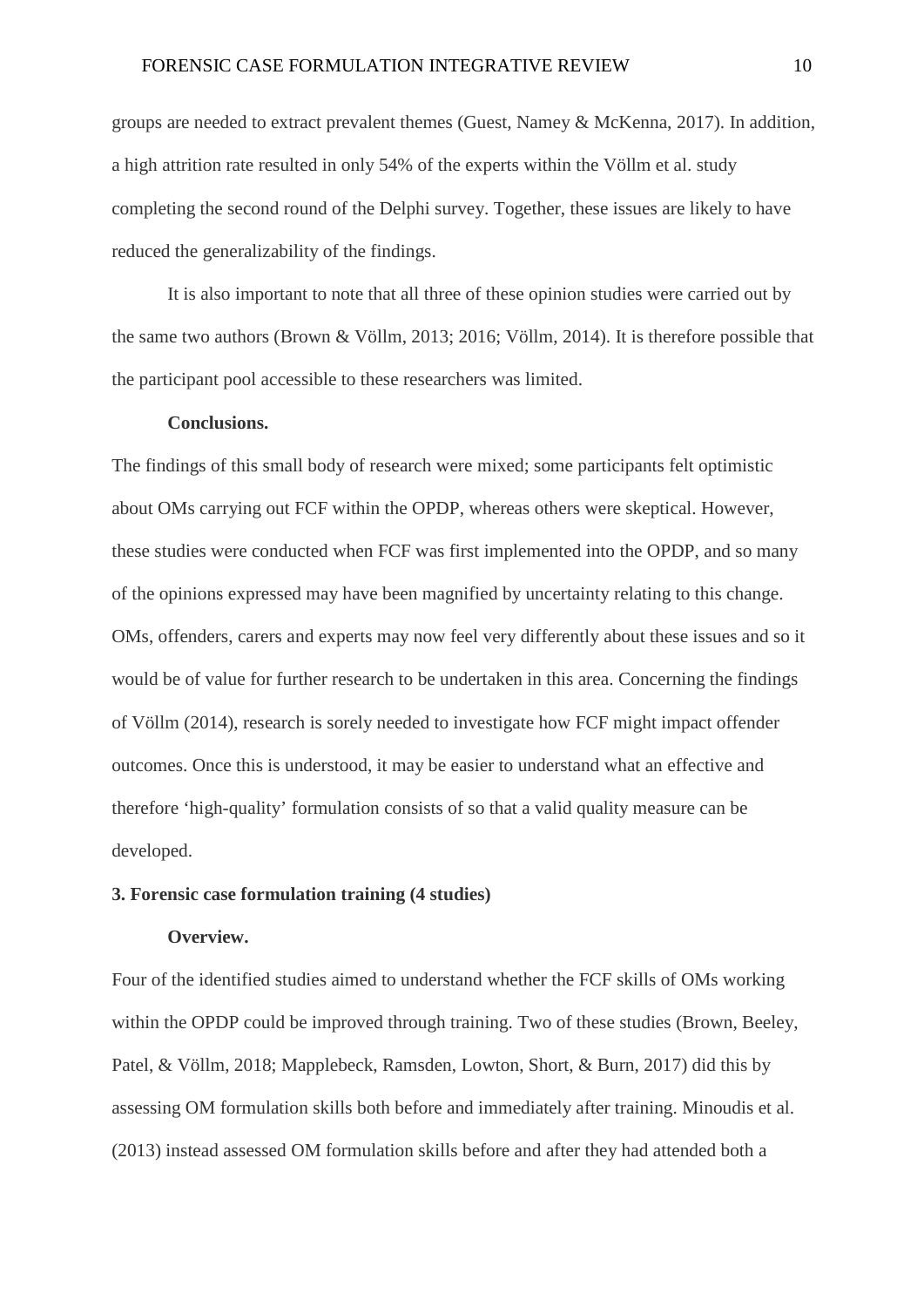period of training and a number of formulation-focused consultation meetings in practice. The formulations resulting from these consultation meetings were also assessed by the researchers. The fourth study (Radcliffe, McMullan, & Ramsden, 2018) compared the formulation skills of OMs who had received OPDP training and ongoing supervision in practice for 6 months to 3 years with OMs who had not received this training or supervision.

Although the content of the training itself was similar across studies (mainly focusing on FCF and understanding PD), the duration of the training varied. OMs within the Minoudis et al. study were provided with only 8 hours of initial training, whereas OMs in the other three studies were provided with five or six days of training.

OMs within the Minoudis et al. study used one of two fictitious case vignettes to construct a formulation both before and after completing their 8 hours of training and attending a number of consultation meetings in practice (OMs used one vignette at baseline and the other vignette during the final assessment). The formulations constructed during the consultation meetings they had attended were however carried out on real cases. OMs within the studies conducted by Brown et al. and Radcliffe et al. used the same two fictitious case vignettes developed by Minoudis et al. to construct their formulations.

Brown et al. and Minoudis et al. assessed these formulations using the Case Formulation Quality Checklist (CFQC; McMurran, Logan, & Hart, 2012), whereas Radcliffe et al. assessed formulations using the Formulation Quality Checklist (NOMS & NHS, 2015b). Brown et al. additionally asked OMs to complete the PDKASQ before and after training. OMs within the qualitative study by Mapplebeck et al. were instead shown one fictitious case vignette both before and after training and were simply asked what additional information they would request about this case and what they would focus on if this offender was on their caseload.

The findings of these training studies were mixed. Brown et al., Radcliffe et al. and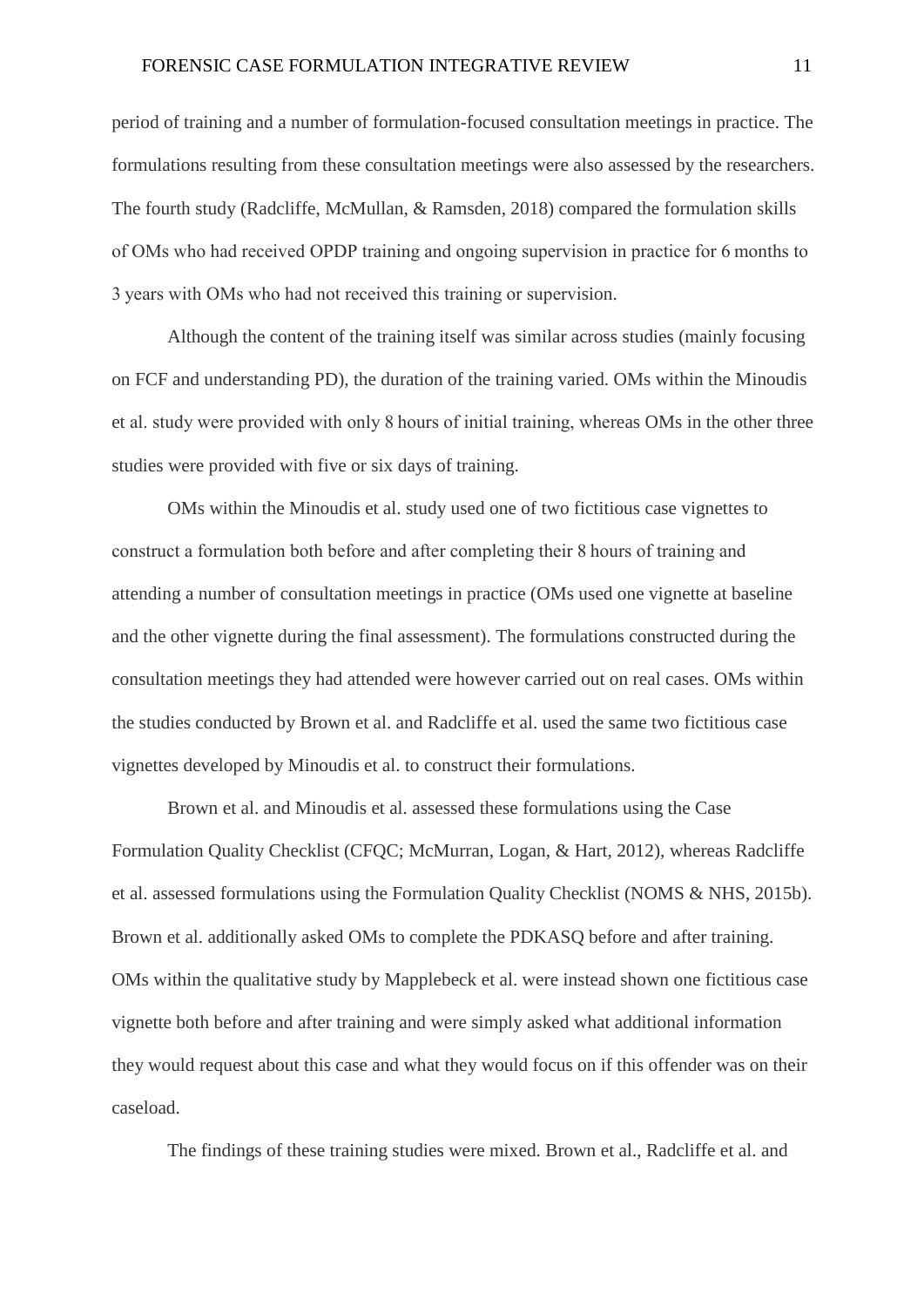Mapplebeck et al. all concluded that either training alone or training plus supervision in practice had a positive impact on the FCF skills of OMs. Minoudis et al. however found that OMs showed no significant improvement in their formulation skills even after 8 hours of training and a 6-month period of attending formulation-focused consultation meetings in practice. This might suggest that the length of the initial training period is the most important factor, potentially indicating that OM formulation skills cannot be significantly developed in practice without firstly providing them with a firm foundation of knowledge. It is however also noted that OMs within the Minoudis et al. study had significantly poorer baseline formulation skills on average (14.2/40) than those within the Brown et al. study (24.8/40) as rated by the CFQC. This may therefore have magnified the effect of this shorter training period.

#### **Strengths.**

A strength of these four studies concerns the likely quality of the training delivered to OMs. The studies by Radcliffe et al. and Mapplebeck et al. assessed the impact of routine OPDP induction training, Brown et al. developed their training based on previous research (Brown & Völlm, 2013; Völlm, 2014) and on an educational program co-commissioned by the Department of Health and the Ministry of Justice (Baldwin, 2011), and training within the study by Minoudis et al. was developed by two experienced chartered psychologists aided by a range of academic sources. This suggests that the mixed findings of these studies are unlikely to be due to quality differences in the training provided to OMs.

Additionally, the fictitious case vignettes used within the three quantitative studies were identical, based on those developed by Minoudis et al. As noted by Radcliffe et al., this helps to mitigate any confounding factors that could result from using different vignettes. Differences in the findings of these studies are therefore likely to be due to intentional manipulations in the length of training or ongoing development period rather than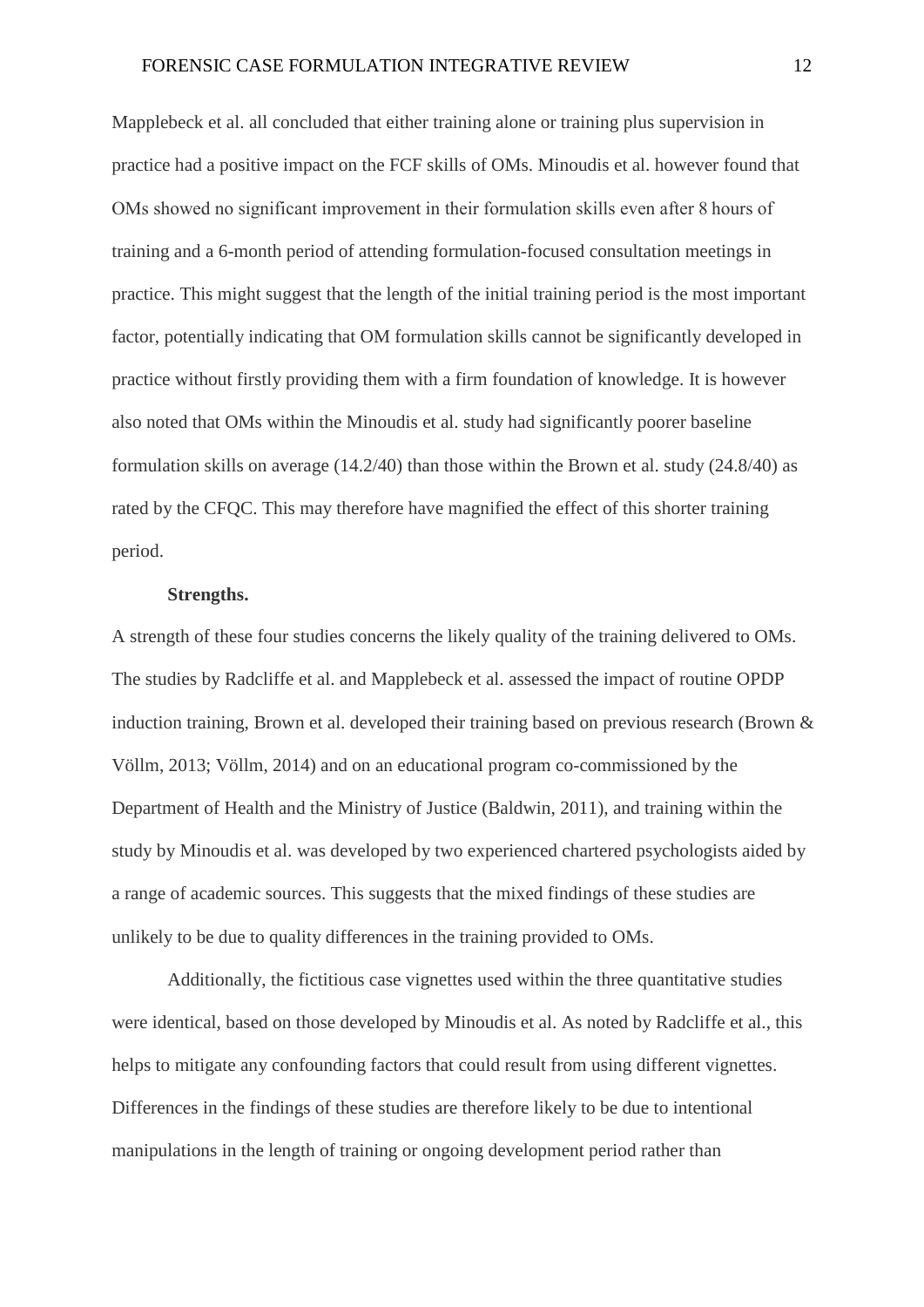unintentional differences in vignette quality or complexity.

Finally, Minoudis et al. also assessed some of the psychometric properties of the CFQC within their study and concluded it had moderate to good inter-rater reliability, excellent test-re-test reliability and excellent internal validity. This suggests it was an appropriate outcome measure to use.

## **Limitations.**

Minoudis et al., who developed the vignettes used within the three quantitative studies, describe them as "necessarily brief" (p. 260) and acknowledge that the quantity and quality of information contained within them may not be equal to that available when formulating a case in practice. Similarly, the vignette developed and used by Mapplebeck et al. was also described as "brief" (p. 38). This may have negatively impacted the ecological validity of some of the training findings. In addition, Mapplebeck et al. used the same vignette both before and after training, suggesting that the small qualitative improvements observed posttraining could have been the result of practice effects caused by OMs already being familiar with this material and having had time to think about its content before being assessed a second time.

Secondly, although Minoudis et al. assessed some of the psychometric properties of the CFQC within their study, the predictive validity of both the CFQC and the Formulation Quality Checklist remains unknown. Therefore, until it is understood whether higher scores on these tools relate to more positive outcomes, it cannot be confirmed whether these tools are providing an accurate measure of formulation quality. This suggests that we must endeavor to validate these tools before we can truly understand whether the FCF skills of OMs can be improved in any meaningful way.

Finally, although three of the studies concluded that OM FCF skills improved after either training alone or training plus supervision in practice, the extent of these improvements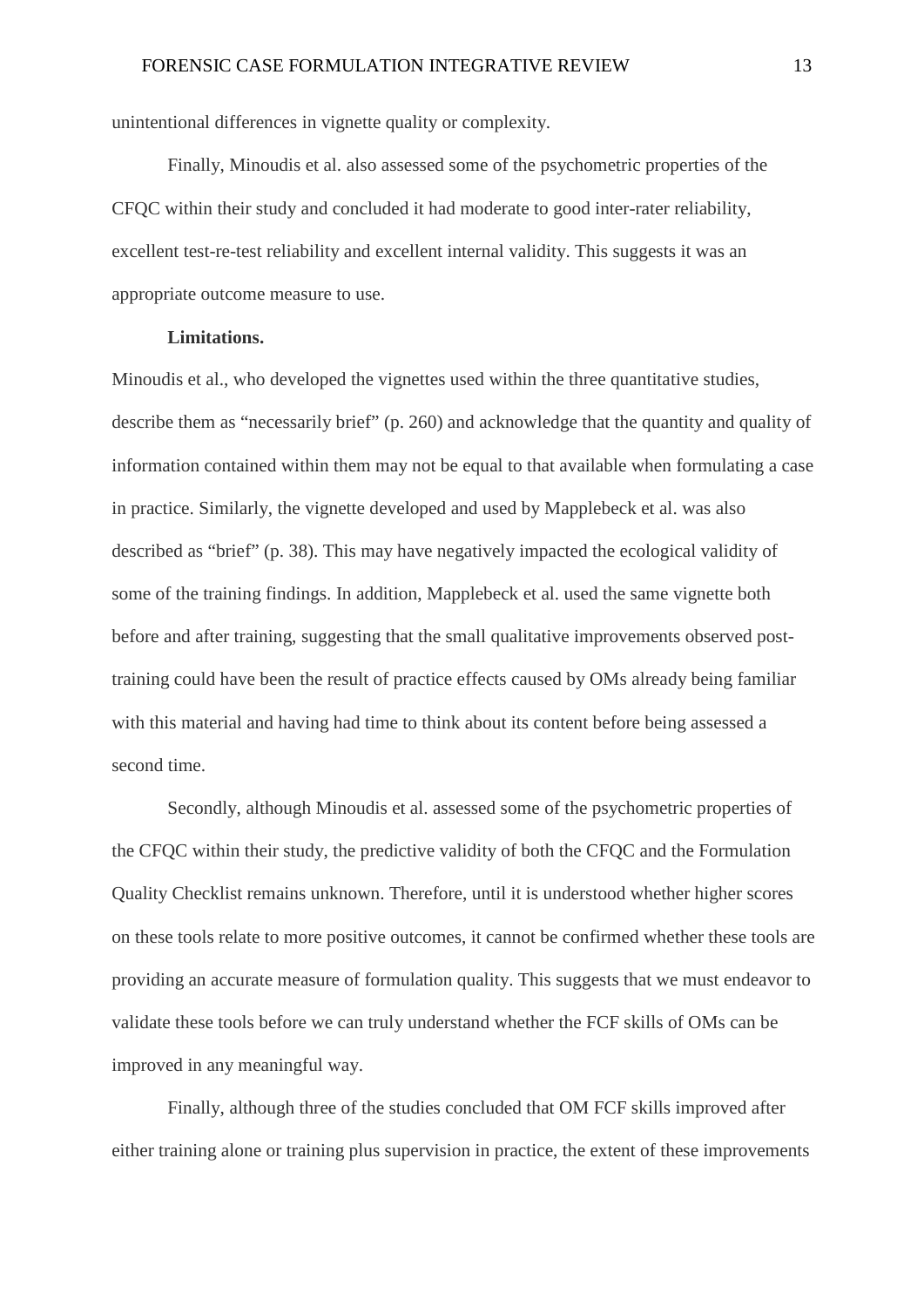was variable. For example, Brown et al. found that OM formulations significantly improved on 7 items of the CFQC after training, but no significant change was found in 'simplicity', 'external consistence' or 'action oriented'. This suggests that the post-training formulations completed by OMs were still not consistent with psychological theory and continued to lack information about treatment selection and planning. In addition, Mapplebeck et al. concluded that although OMs focused more heavily on the psychological aspects of a case after training, this change was not observed in the domain of offending behavior and risk. These findings are important to consider, as one of the main purposes of FCF is to create a psychological understanding of an individual's offending behavior which can be used to construct an appropriate plan of management and treatment.

## **Conclusions.**

The majority of these findings were positive (Brown et al., 2018; Mapplebeck et al., 2017; Radcliffe et al., 2018), suggesting that training over several days, possibly with a subsequent period of application, can improve the FCF skills of OMs. This may resolve some of the concerns raised within the opinion research described earlier (Brown & Völlm, 2013; 2016; Völlm, 2014). However, these findings should be regarded cautiously due to the methodological drawbacks discussed.

Further research is needed to fully validate the tools used to measure FCF quality before firm conclusions can be made about the impact of OM training. Researchers should also consider using authentic case information during training instead of brief vignettes to understand if OMs are able to develop the skills needed to formulate complex cases. Finally, research should be conducted to better understand how differences in baseline FCF skills, length of formal training, and length of post training experience can influence the quality of OM formulations.

## **4. Assessing formulation quality in practice (2 studies)**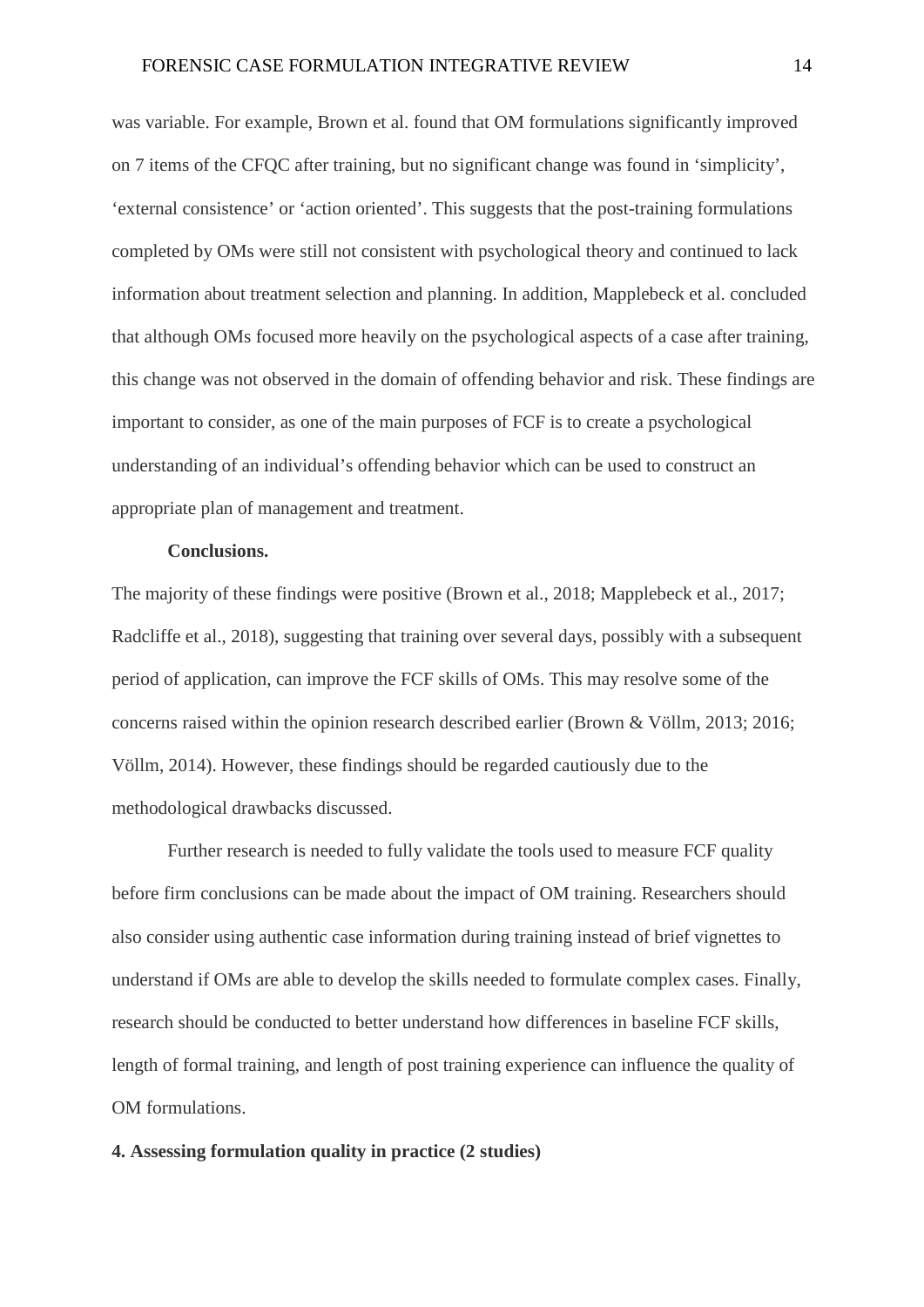## **Overview.**

Two of the identified studies focused on assessing and understanding the quality of formulations developed by psychologists in practice (McMurran & Bruford, *2016*; Hopton, Cree, Thompson, Jones, & Jones, *2018*).

McMurran and Bruford gathered feedback on the utility of the CFQC from 10 clinicians who had used it in practice. These clinicians reported that the CFQC was a useful, comprehensive and appropriate quality assessment tool, but questioned its inter-rater reliability, complex language and restrictive Likert scales used for scoring items. From this feedback, the authors developed the Case Formulation Checklist Revised (CFQC-R), featuring simplified language and expanded Likert scales.

The CFQC-R was then used by Hopton et al. to measure the quality of a number of risk formulations (RF) constructed by psychologists within forensic psychiatric hospitals. Each of these RFs had been constructed as part of either version 2 or version 3 of the Historical Clinical Risk-20 (HCR-20) tool. The latter version of this tool has a larger focus on formulation, and so it was hypothesized that RFs constructed with this version may be significantly better in quality than those constructed with the earlier version. To clarify, RFs are similar to FCFs but are narrower in focus, concentrating specifically on better understanding, explaining and managing an offender's risk of harm to themselves and others. As this definition is very similar to that of FCF, this study met the inclusion criteria for the present review.

Although RFs carried out using version 3 of the HCR-20 were found to be of better quality than those carried out using version 2, it was found that overall, the RFs were generally of poor to intermediate quality as rated by the CFQC-R. This was mainly due to being overly descriptive and having little focus on constructing hypotheses, making predictions about future behavior, or developing treatment plans. Hopton et al. additionally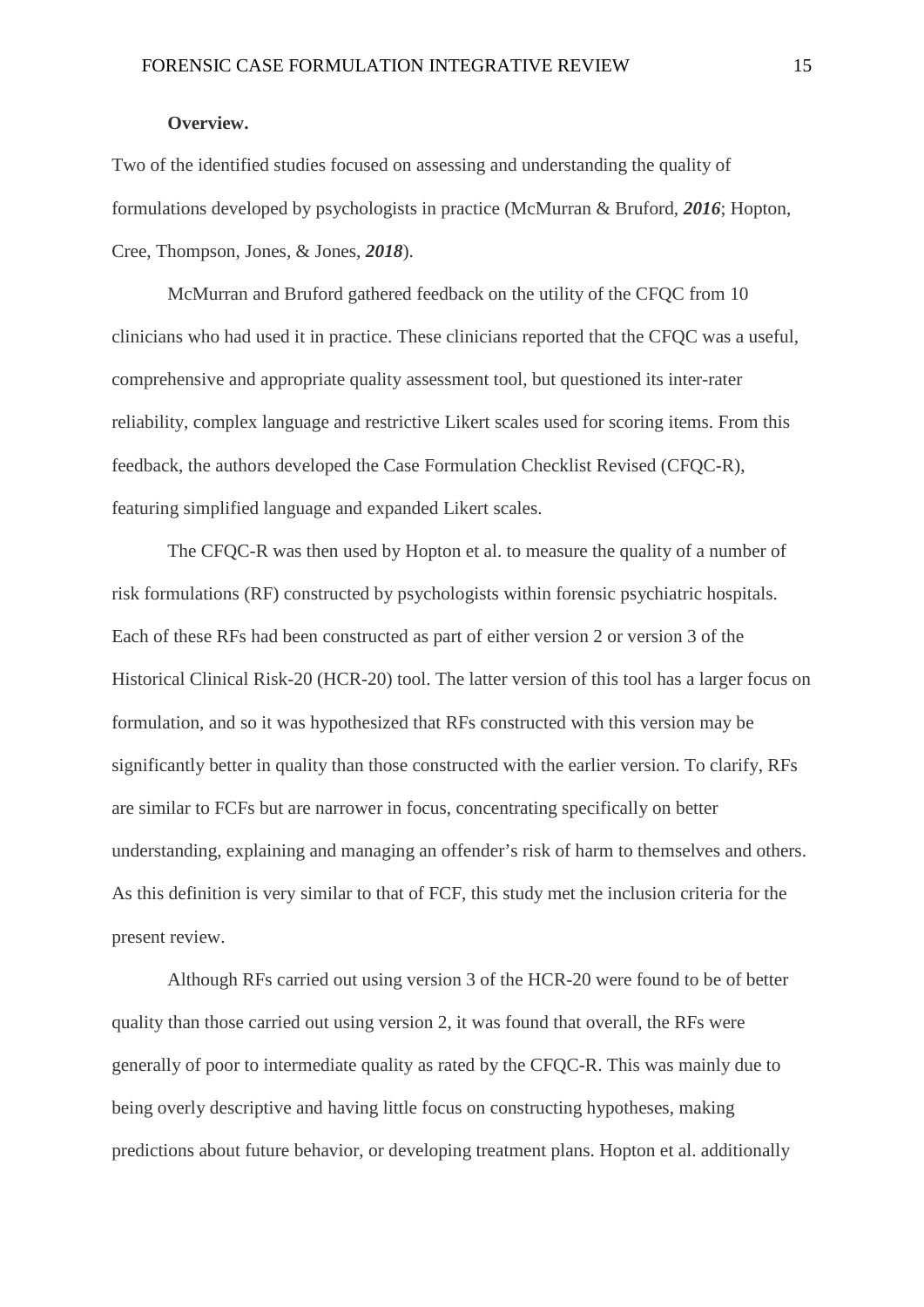assessed the inter-rater reliability of the CFQC-R and found it to be good.

#### **Strengths.**

A major strength of both of these studies is that they appear to have a high level of ecological validity. McMurran and Bruford recruited clinicians who had already used the CFQC in routine practice, indicating that these clinicians were able to give informed opinions on the clinical utility of the tool and that these opinions were uninfluenced by the researchers. Hopton et al. randomly selected 121 completed RFs from 17 forensic psychiatric hospitals, ensuring firstly that the construction of these RFs was not influenced by the presence of the researchers, and secondly that the findings obtained from this research are likely to be highly representative of RFs completed across these services. In addition, both studies focused on the quality assessment of formulations completed by psychologists. This type of research may be helpful in establishing a realistic standard of FCF quality against which the skills of other populations can be compared (e.g., OMs).

### **Limitations.**

Although clinicians within the McMurran and Bruford study reported the CFQC to be a useful and appropriate quality tool to use and Hopton et al. found the CFQC-R to have good interrater reliability, the predictive validity of both of these tools is yet to be confirmed. A consequence of this is that although Hopton et al. concluded that RFs completed by psychologists within a number of forensic psychiatric hospitals were of poor to intermediate quality, this does not necessarily mean that they were, or that they would have been any less likely to have a positive impact on outcomes than RFs scoring highly on this tool.

Furthermore, the CFQC-R was developed for use specifically with FCFs, and so it is not known how well it may also apply to RFs. For example, although the RFs scored poorly on the criteria of 'action oriented', Hopton et al. explain that this may be because treatment plans are often recorded within another section of the HCR-20 which was not analyzed within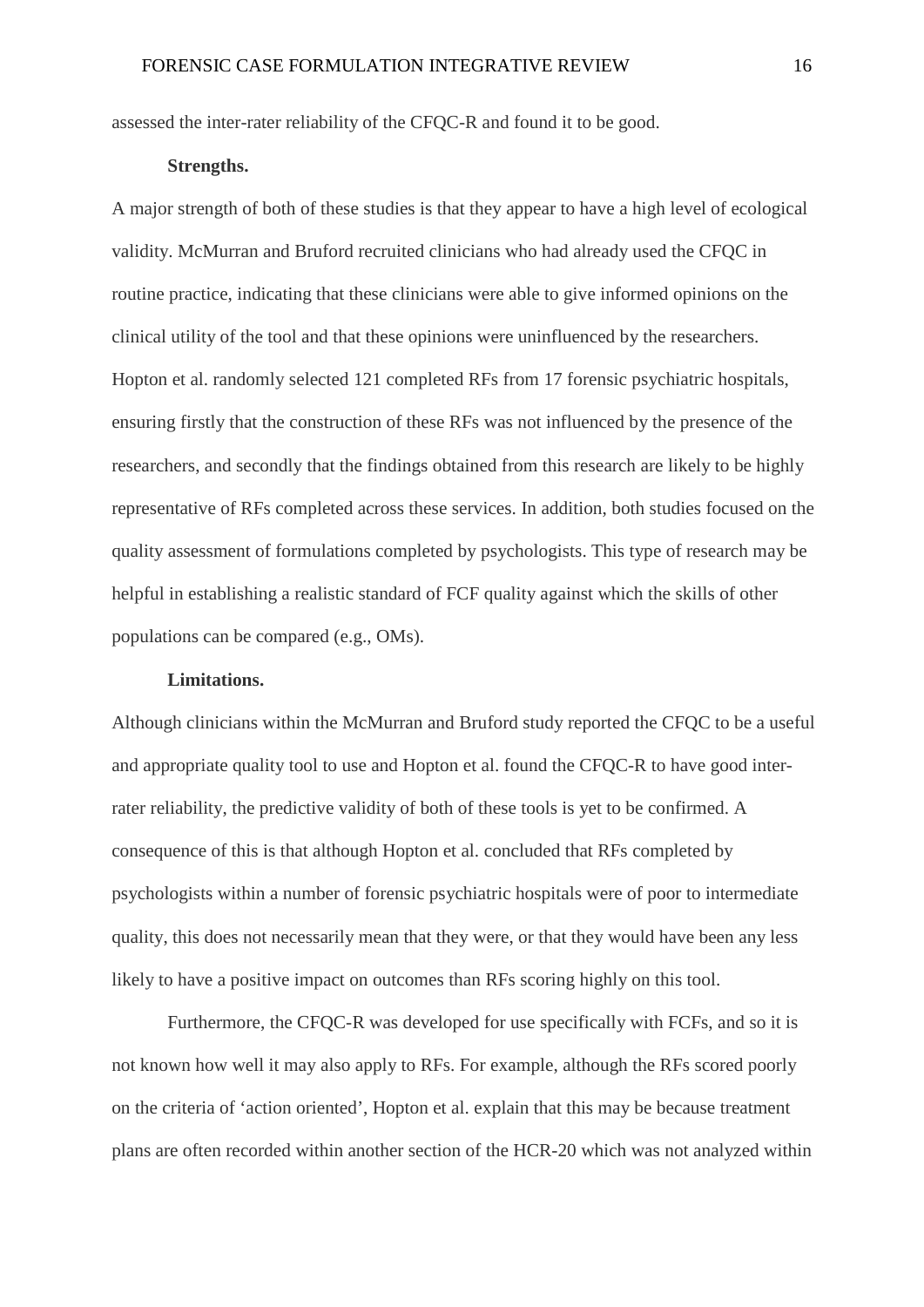their study. This suggests that the use of the CFQC-R within this study may have created the impression that the RFs were of poorer quality than they truly were.

An additional limitation relates to the methods of data collection used by McMurran and Bruford. Clinicians within this study were interviewed either in person, via telephone or via email. However, telephone interviews lasted 16.5 minutes on average, whereas interviews in person lasted 32 minutes on average. This suggests that participants interviewed in person had the opportunity to provide much more data than others, potentially skewing the results. It is also reported that notes were made during the interviews and written up later "as close to verbatim as possible" (p.33). The interviewer may have therefore inadvertently noted more points which they found personally interesting or relevant, which could have impacted the conclusions drawn.

## **Conclusions.**

Although staff within the McMurran and Bruford study reported the CFQC to be a useful tool, the utility of this finding is limited due to outstanding questions surrounding the predictive validity of this tool. While the CFQC-R also suffers from this limitation and in addition may not be well suited to assessing RFs, it would be unwise to overlook the findings of Hopton et al. (*2018*). This is because the RFs assessed within this study also scored poorly on a number of items which they would have been expected to score more highly on. These items include 'external coherence' (the formulation is consistent with an empirically supported theory) and 'completeness' (the formulation ties together as much of the relevant information as possible). This suggests that the formulation skills of psychologists should also be further investigated to understand how these are developed and updated over time.

## **5. Collaborative forensic case formulation (1 study)**

#### **Overview.**

Although not necessarily typical of formulation within forensic settings, FCFs within the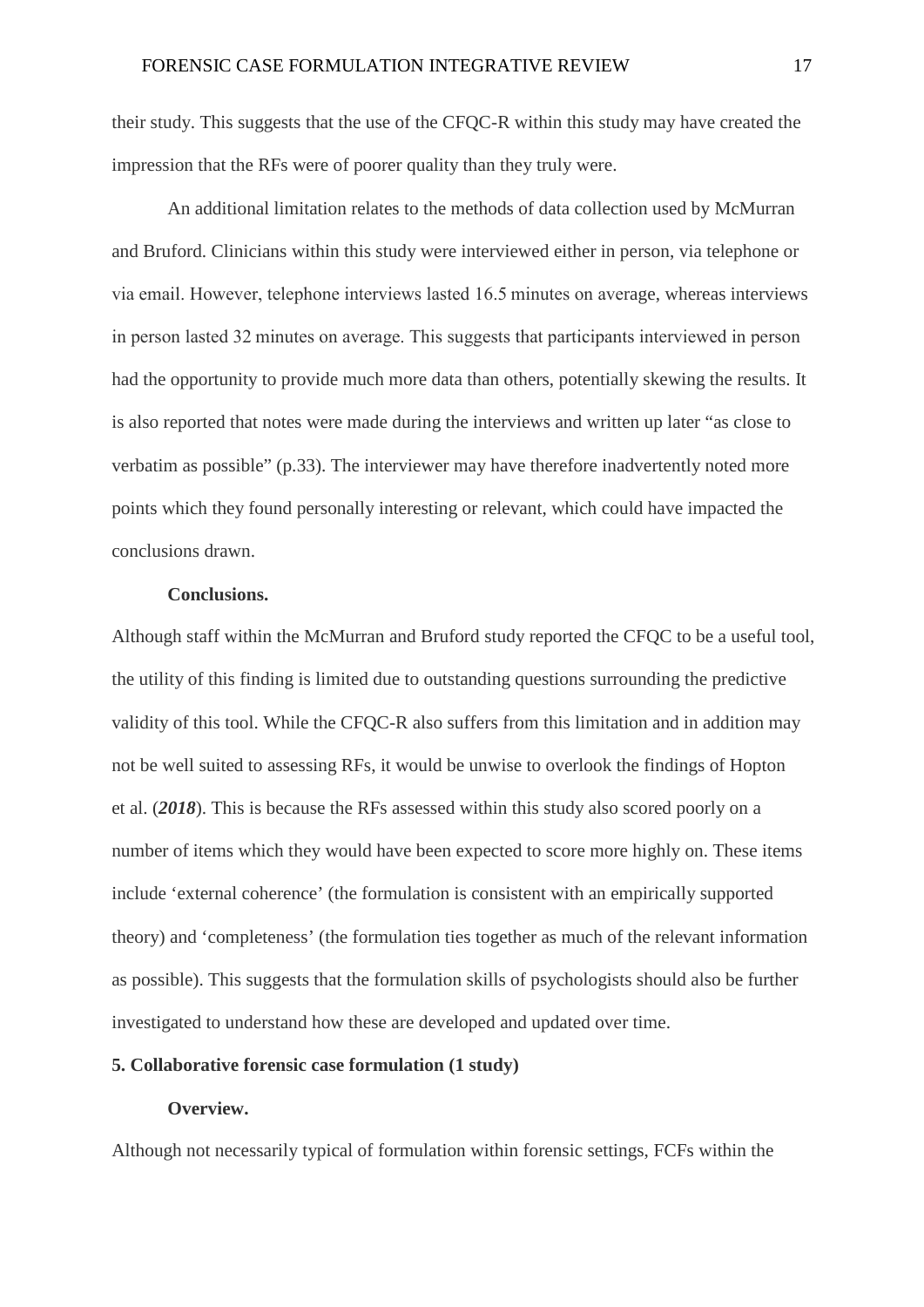#### FORENSIC CASE FORMULATION INTEGRATIVE REVIEW 18

OPDP are often carried out non-collaboratively, meaning that they are constructed about offenders rather than with offenders (Shaw, Higgins, & Quartey, 2017). However, the clinical literature suggests that collaborative formulation may be more beneficial than non-collaborative formulation (Division of Clinical Psychology, 2011; Kuyken, 2006; Kuyken, Padesky, & Dudley, 2008; Persons, 1989).

On the basis of this, one study within the present review aimed to investigate the impact of collaborative FCF on OMs and offenders within the OPDP (Shaw, Higgins and Quartey, 2017). Firstly, OMs were randomly allocated into either a collaborative or noncollaborative FCF condition. Those within with the collaborative condition were then provided with advanced collaborative FCF training. After this, all OM's were randomly allocated an eligible offender and were asked to construct a FCF for this offender within routine practice (collaboratively or non-collaboratively based on condition). After 20 weeks, OMs and offenders were asked to complete the Dual Role Relationships Inventory - Revised (DRI-R; Skeem, Louden, Polaschek, & Camp, 2007), which is a self-report measure of the quality of OM-offender relationships. OMs also completed the Perceived Benefits Rating Scale (PBRS) which was developed specifically for the study by Shaw et al. This scale aimed to assess OM confidence in managing their allocated offender and to assess OM perceptions of their allocated offenders' outcomes, including their level of compliance with their sentence plan and their level of motivation to cease offending.

Positively, offenders within the collaborative condition reported significantly higher DRI-R 'Trust' scores than offenders within the non-collaborative condition, suggesting they felt higher degrees of trust in their OM. OMs within the collaborative condition reported significantly higher DRI-R 'Caring and Fairness' scores (which Shaw et al. suggest broadly translates into feeling a stronger working alliance with their allocated offender) and significantly higher confidence in managing their offender than OMs within the non-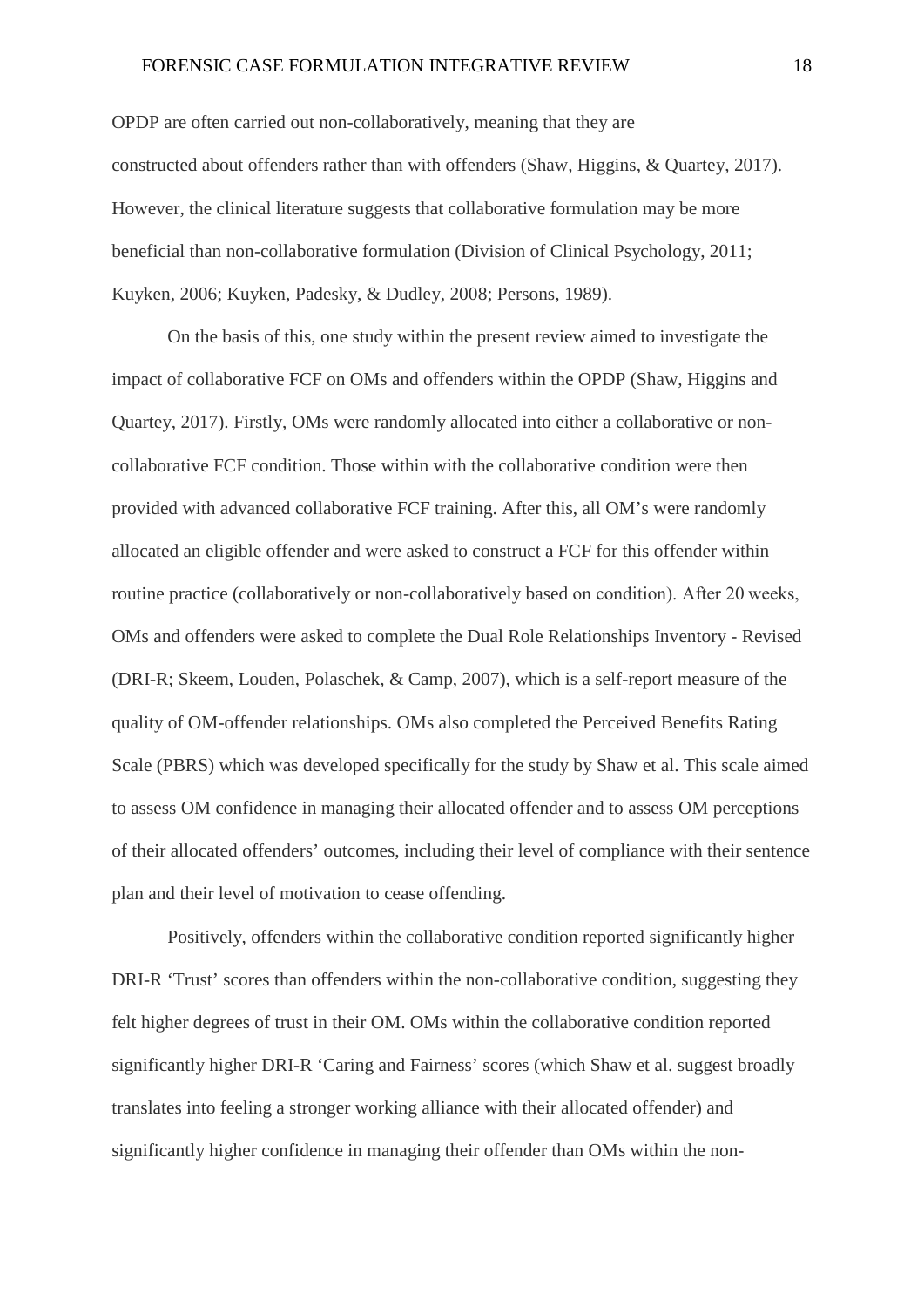collaborative condition. OM perceptions of offender outcomes however did not significantly differ between conditions.

#### **Strengths.**

A strength of this study is that that some aspects of its methodology were designed very rigorously. Clear inclusion criteria were specified for those taking part, and a range of potentially confounding variables were identified and controlled for. The randomized design used and targeted analyses performed rule out the likelihood of the results found being due to differences in OM or offender characteristics between conditions.

#### **Limitations.**

Although the 77 OMs recruited into the study were allocated roughly evenly into each condition, only 13 offenders took part in the collaborative condition (due to consent difficulties), whereas 26 offenders took part in the non-collaborative condition. This suggests that all collaborative formulations were constructed by more than one OM, potentially influencing offender and OM outcomes within this condition.

Additionally, OM drop out was relatively high and not evenly distributed across groups (collaborative condition: 29.7%; non-collaborative condition: 20%). Two OMs within the collaborative condition dropped out due to withdrawal of consent, whereas all OMs who dropped out from the non-collaborative condition did so due to reasons unrelated to the study (e.g., maternity leave and sickness). If those who withdrew their consent did so because of problematic OM-offender relationships, this could have significantly skewed the findings.

The advanced collaborative formulation training provided to OMs within the collaborative condition may have also inadvertently affected outcomes. This is because Shaw et al. state that prior to the study, all OM's had previously completed only half a day of basic formulation training. This suggests that the extra training provided to OMs within the collaborative condition may have enhanced their existing formulation skills, rather than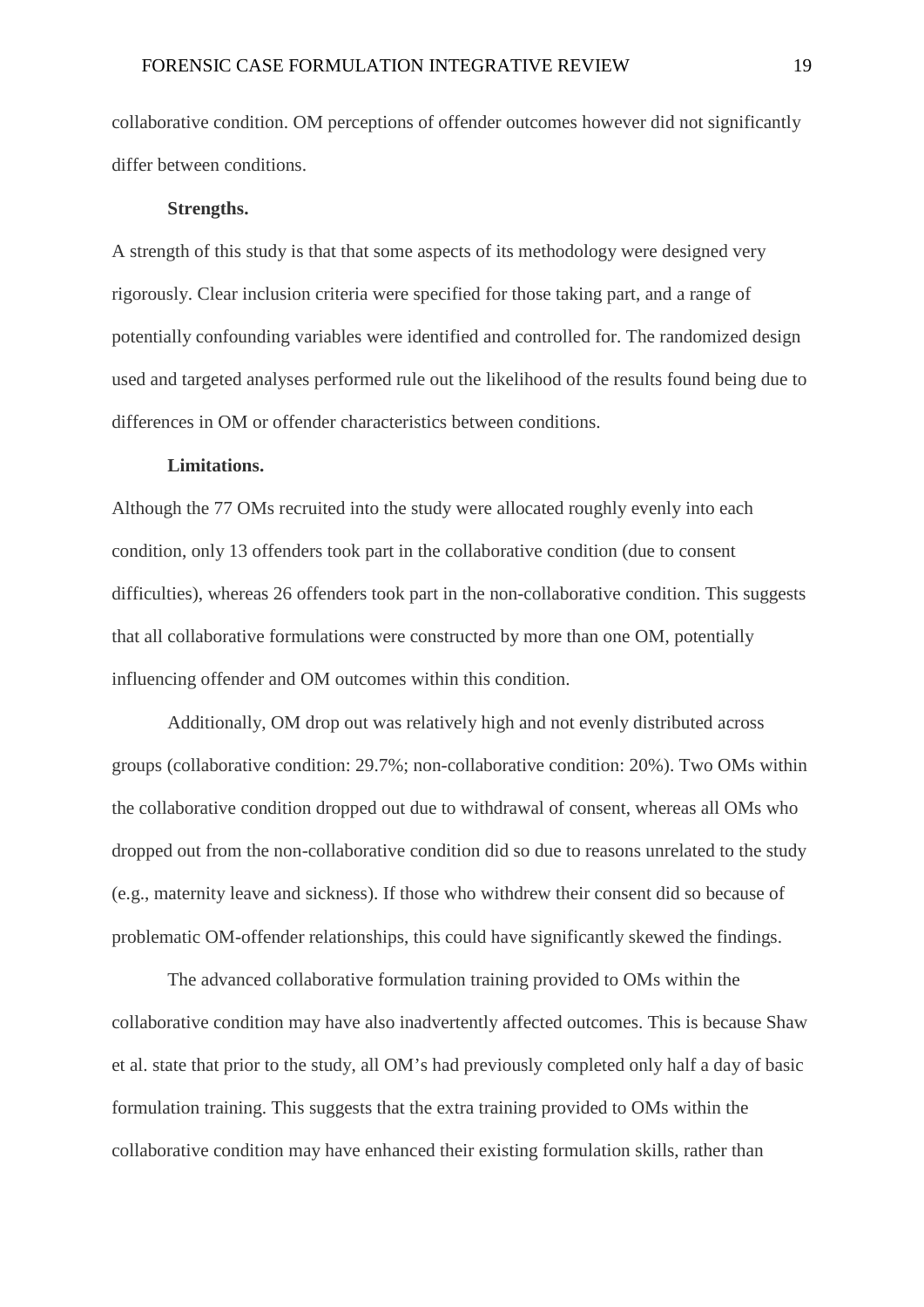simply equipping them with separate collaborative formulation skills. This may have given OMs in the collaborative condition an unfair advantage and would suggest that it could be this training, rather than the collaborative formulation, which produced the positive effect on OMoffender relationships within this condition.

Finally, the PBRS was developed by Shaw et al. for the purposes of the study and has therefore not been validated. It is also a measure of OM perceptions of offender outcomes, which may not accurately reflect the true outcomes of these offenders. The results obtained with the use of this scale should therefore be viewed with caution.

#### **Conclusions.**

Although this study is useful in its attempt to compare the benefits of collaborative versus non-collaborative FCF within the OPDP, it is difficult to come to any firm conclusions due to the limitations noted. Future research within this area should aim to address these limitations and should also attempt to measure actual rather than perceived offender outcomes. The finding that collaborative formulation may have the ability to significantly improve OMoffender relationships is however very encouraging and suggests that carrying out formulations collaboratively within the OPDP should be considered.

## **Discussion**

#### **Summary of research findings**

The FCF research conducted since 2011 reveals a number of promising findings, suggesting that formulation-focused consultation meetings are beneficial to forensic staff (Knauer, Walker, & Roberts, 2017; McMullan, Ramsden, & Lowton, 2014; Ramsden, Lowton, & Joyes, 2014; Whitton, Small, Lyon, Barker, & Akiboh, 2016), that training alone or training plus ongoing supervision in practice can improve the FCF skills of OMs (Brown, Beeley, Patel, & Völlm, 2018; Mapplebeck, Ramsden, Lowton, Short, & Burn, 2017; Radcliffe, McMullan, & Ramsden, 2018), that clinicians find the CFQC to be a useful and appropriate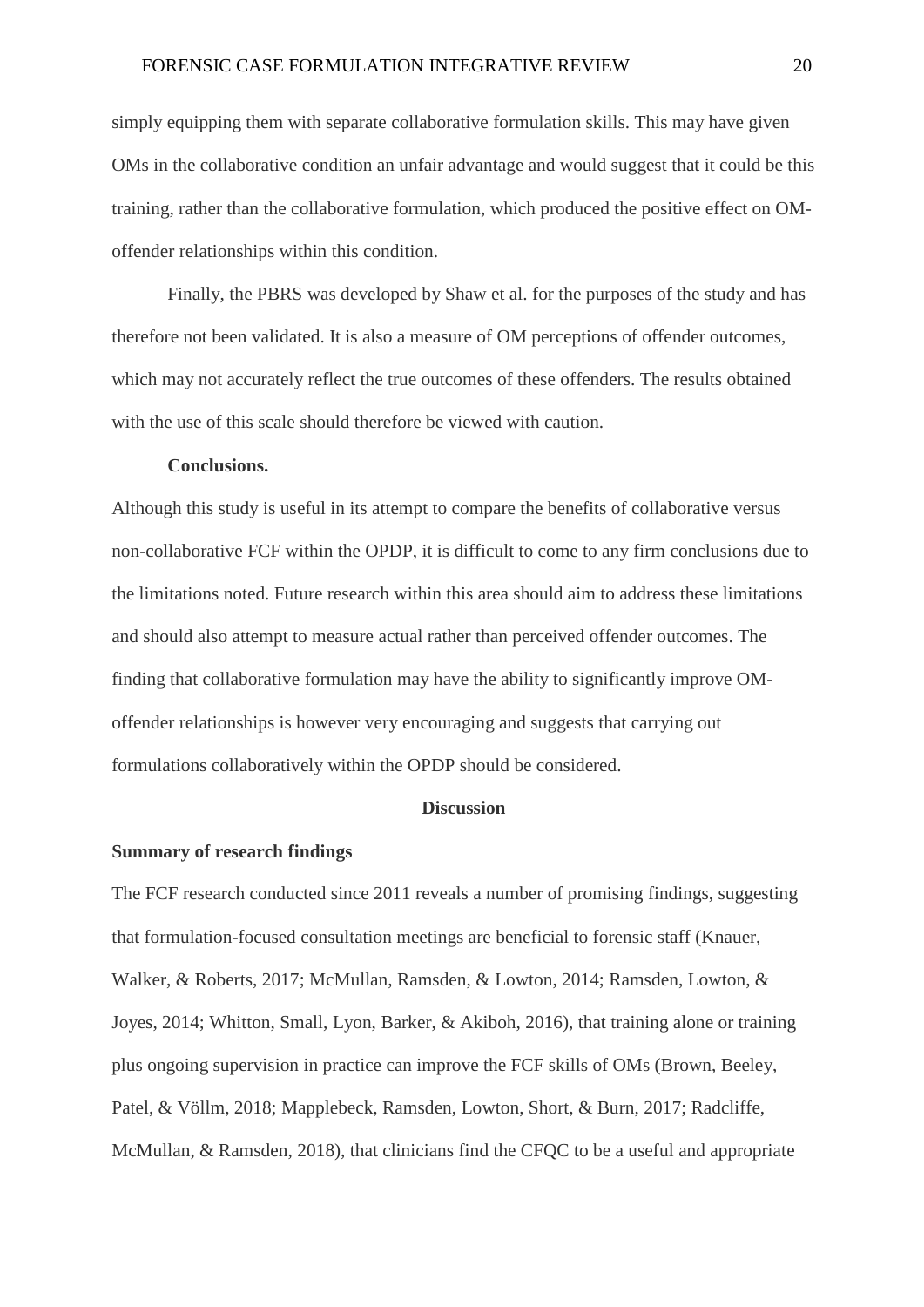measure of formulation quality (McMurran & Bruford, 2016), and that carrying out collaborative FCFs within the OPDP can positively impact OM-offender relationships (Shaw, Higgins, & Quartey, 2017). Less positive findings of this research however include that there is some skepticism about OMs carrying out FCF within the OPDP (Brown & Völlm, 2013; 2016; Völlm, 2014), that experts cannot reach consensus on some fundamental issues within FCF (Völlm, 2014), that OM training and development may not always be associated with improvements in FCF skills (Minoudis et al., 2013), and that RFs constructed by psychologists may be of poor to intermediate quality (Hopton et al., 2018). This summary highlights that much of the FCF research conducted since 2011 has concentrated either on understanding self-reported staff outcomes of consultation/FCF or measuring/improving FCF quality.

## **Gaps in the research and homogeneity of the research**

Although some progress has been made in the FCF field since the call to action by a number of academics in 2011 (i.e., Hart, Sturmey, Logan, & McMurran, 2011; Sturmey & McMurran, 2011a) as highlighted above, our understanding of the value, impact and outcomes of FCF remains limited. This is likely due to the narrow scope of the research, with 12 of the 14 reviewed studies aiming to investigate the skills, understanding, knowledge or opinions of forensic staff members in relation to consultation meetings or FCF (Brown, Beeley, Patel, & Völlm, 2018; Brown & Völlm, 2013; Hopton, Cree, Thompson, Jones, & Jones, 2018; Knauer, Walker, & Roberts, 2017; Mapplebeck, Ramsden, Lowton, Short, & Burn, 2017; McMullan, Ramsden, & Lowton, 2014; McMurran & Bruford, 2016; Minoudis et al., 2013; Radcliffe, McMullan, & Ramsden, 2018; Ramsden, Lowton, & Joyes, 2014; Völlm, 2014; Whitton, Small, Lyon, Barker, & Akiboh, 2016), rather than exploring the impact of these processes on other populations of interest such as offenders.

In addition, the present review has revealed that although a number of studies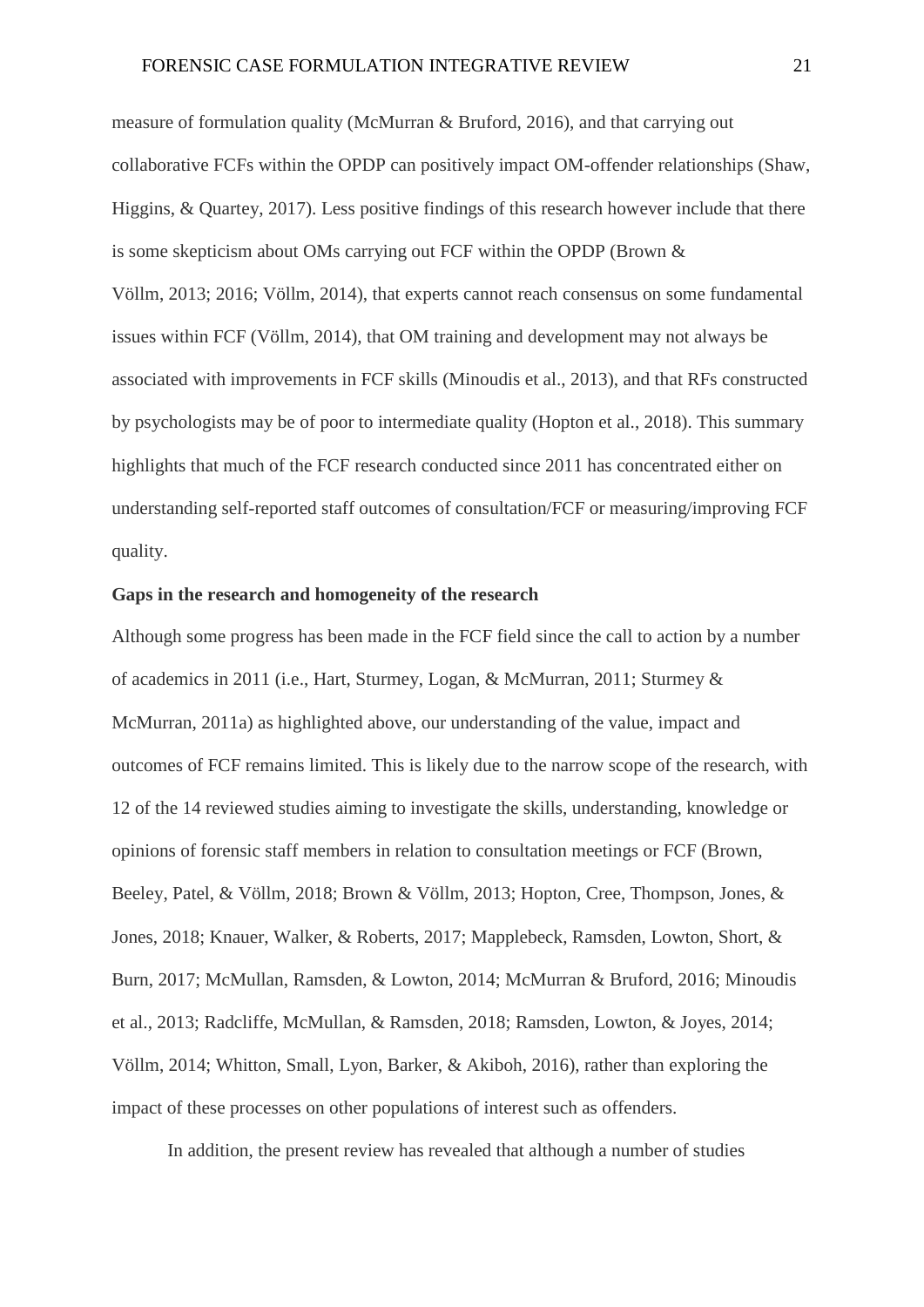conducted within the FCF field since 2011 have focused on better understanding and assessing FCF quality (Brown, Beeley, Patel, & Völlm, 2018, Hopton, Cree, Thompson, Jones, & Jones, 2018; McMurran & Bruford, 2016; Minoudis et al., 2013; Radcliffe, McMullan, & Ramsden, 2018), each of these studies have incorporated the use of unvalidated quality measures. The implication of this is that the findings of these studies may be unreliable, further limiting our understanding of quality within the FCF field.

These issues of narrow scope and similar methodological limitations may be explained by a number of factors. The first is that a very high concentration of this research focused on investigating FCF within the OPDP specifically, rather than a wider range of forensic services. This is likely to be why many of the studies focused on the skills, understanding and knowledge of forensic staff in particular, as OMs within the OPDP are expected to play a large role in the construction of FCFs. In addition, 11 out of the 14 studies involved the input of one of just four authors; McMurran, Ramsden, Shaw or Völlm (Brown, Beeley, Patel, & Völlm, 2018; Brown & Völlm, 2013; 2016; Mapplebeck, Ramsden, Lowton, Short, & Burn, 2017; McMullan, Ramsden, & Lowton, 2014; McMurran & Bruford, 2016; Minoudis et al., 2013; Radcliffe, McMullan, & Ramsden, 2018; Ramsden, Lowton, & Joyes, 2014; Shaw, Higgins, & Quartey, 2017; Völlm, 2014), which may explain the similarity of the topics investigated. Increased diversity is therefore needed in the research questions being asked and the range of methodologies being used in order to enable the further development of knowledge and understanding within the FCF field.

Together, these points indicate that although the need for research examining the validity, reliability, quality, utility, value, impact and outcomes of case formulation within forensic services was highlighted almost a decade ago, our understanding of these fundamental issues remains limited.

## **Future directions.**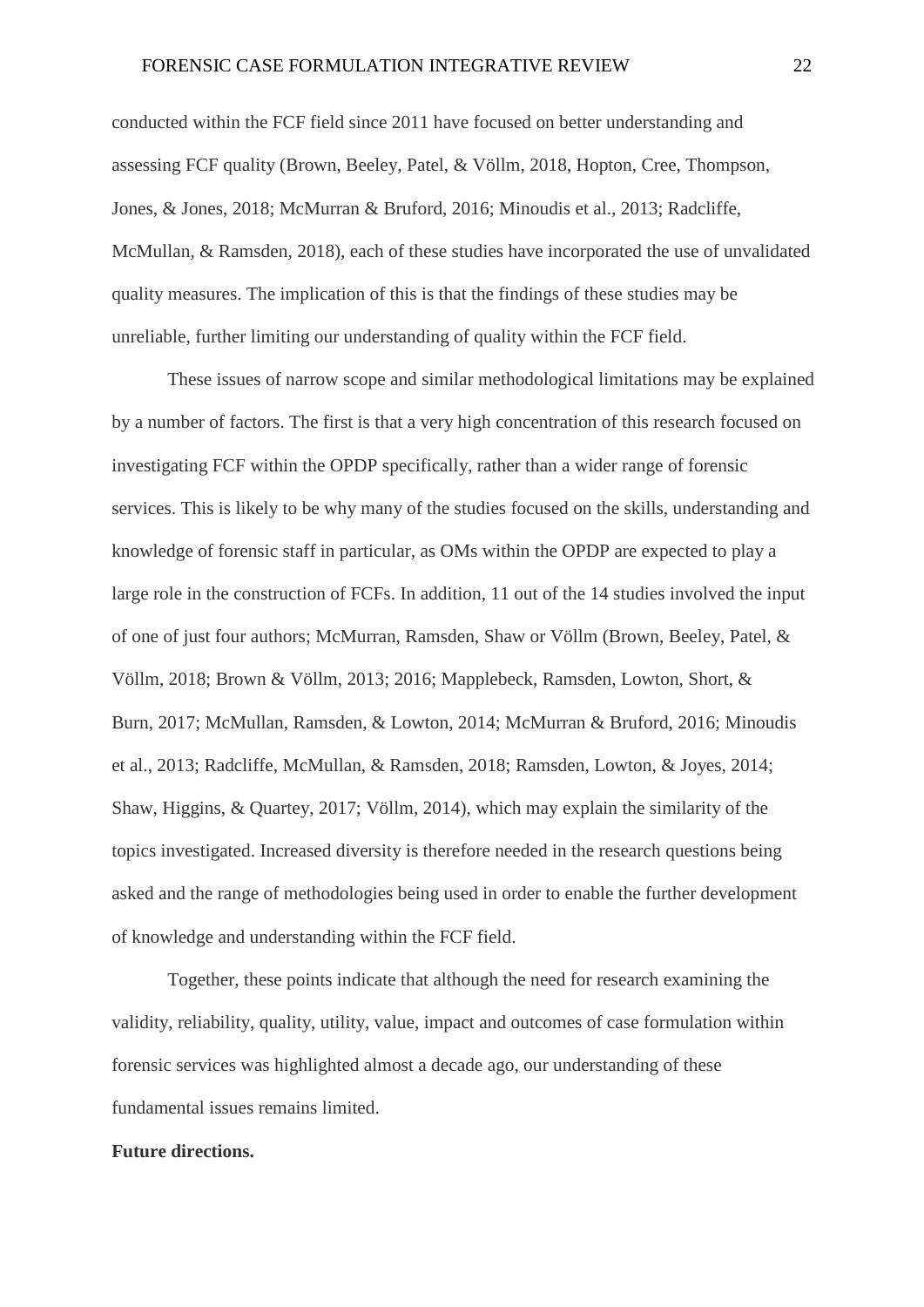In view of the points made above, there are several areas where future research attention could be usefully directed. The first would be to investigate the outcomes of consultation meetings and FCFs beyond those perceived by forensic staff. This could include investigating potential impacts on the offender, such as changes in risk or psychological well-being. If positive impacts of this nature were observed, future research could then provide an understanding of the mechanism by which consultation meetings or FCFs are working to impact these outcomes. For example, consultation meetings or FCFs may initially improve staff understanding and knowledge of offenders, enabling these staff members to manage offenders more effectively. The results of this type of research could have a large positive impact in practice, as providing staff with a full understanding the benefits of consultation and FCF may motivate them to fully utilize these resources.

A second important direction for future research concerns the empirical understanding of formulation quality. As discussed above, studies investigating FCF quality within the present review have repeatedly incorporated the use of unvalidated quality tools to measure the FCF skills of psychologists and OMs, rather than aiming to develop a comprehensive understanding of what FCF quality genuinely comprises of. However, by linking FCF to offender outcomes, it may be possible to develop this comprehensive understanding relatively easily. For instance, by examining the formulations of offenders who have achieved positive outcomes (no re-offending, improved psychological wellbeing), it may be possible to identify reoccurring features, characteristics or components within these formulations. This identification of important formulation features could have the ability to facilitate a greater understanding of 'what works' within FCF, leading to the development of a fully evidenced quality tool to be used by staff in practice.

An alternative method of developing a more comprehensive understanding of formulation quality could be to score formulations against criteria included within existing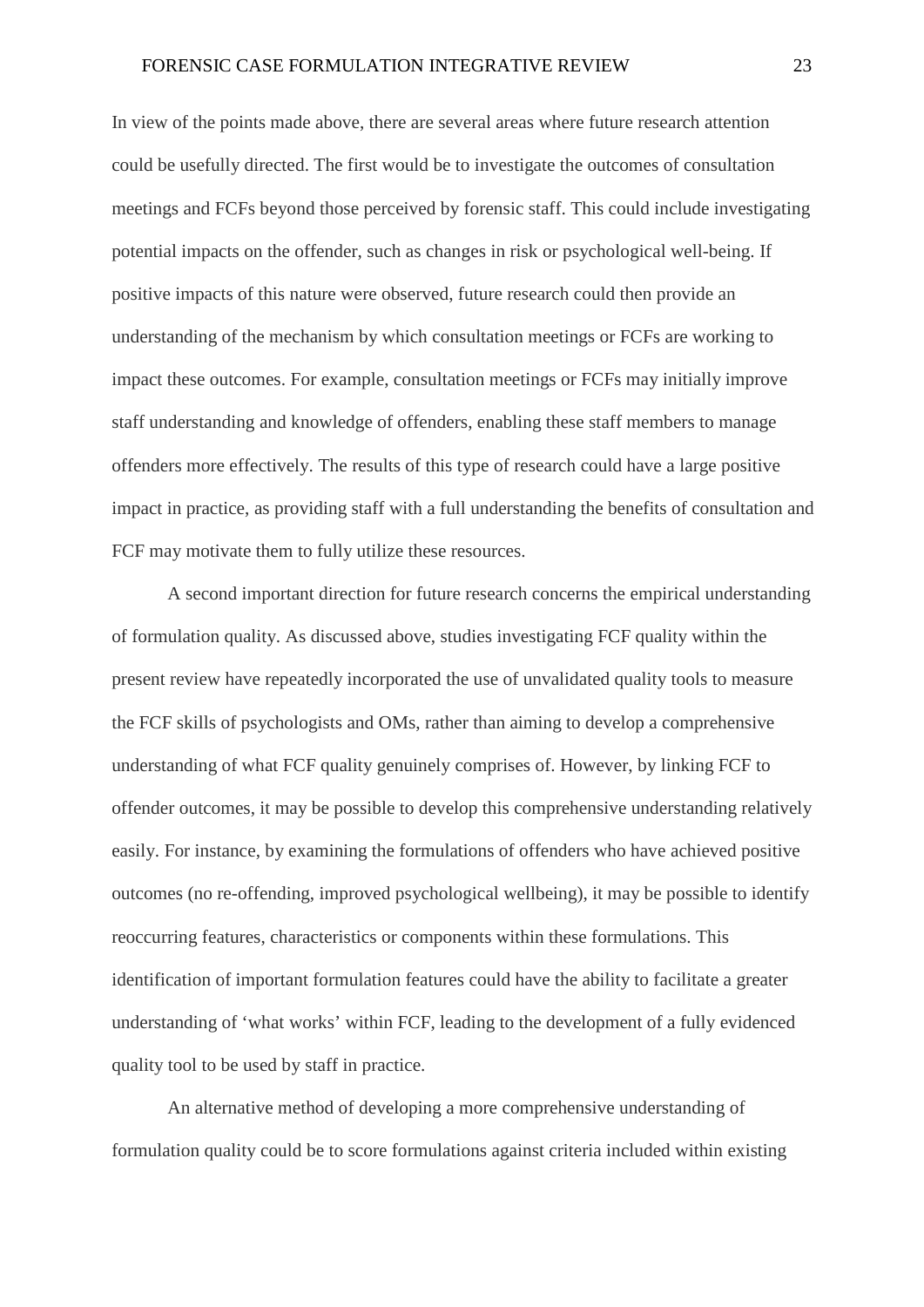FCF quality tools used throughout the literature (CFQC, CFQC-R and Formulation Quality Tool). Scores on these tools could then be linked with the outcomes of offenders to identify any patterns of interest (i.e., high scores on item 1 of the CFQC-R are associated with improved psychological wellbeing). This method would provide both an understanding of the predictive validity of these quality tools and also a method of confirming or disputing the findings of studies exploring formulation quality within the present review. Although currently unvalidated, these tools consist of criteria which represent our best understanding of what is important to include within a FCF. The use of these tools may therefore provide a starting point in identifying important formulation features before this search is then expanded. In sum, formulation quality must be fully understood before it can be accurately interpreted, assessed or compared. Without this understanding, the results of research conducted within other areas of interest (i.e., measuring the formulation skills of psychologists and OMs) is likely to produce further unreliable findings.

### **Review implications**

The present review has highlighted that since the call to action by a number of academics in 2011 (i.e., Hart, Sturmey, Logan, & McMurran, 2011; Sturmey & McMurran, 2011a), a number of studies have been carried out within the FCF field. However, many of these studies have sought to answer a small amount of very similar research questions, resulting in the findings of this research feeling relatively limited overall. This suggests that although it was stated in 2011 that the consequences of an inaccurate FCF could include "additional significant adverse outcomes such as repeat serious offending, significant injuries and trauma to others, and large costs of incarceration and long-term treatment" (Sturmey & McMurran, 2011a, p. 288), we still do not have a full understanding of the validity, quality or impact of FCF within forensic services. In addition to this, large amounts of time, money and resources are being spent every year carrying out FCFs within these services.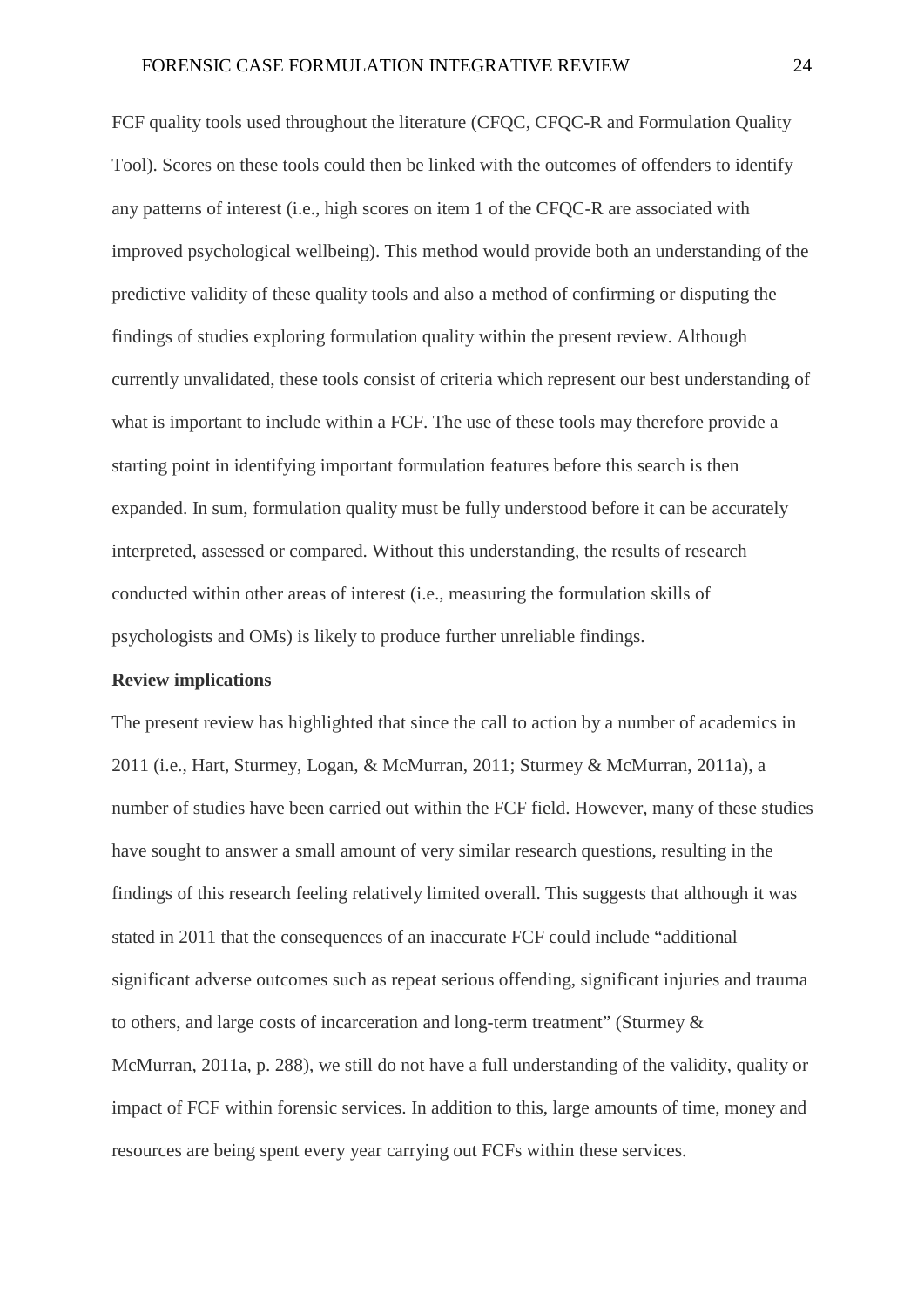Therefore, although it is recognized that future research in the directions specified above would require more complex, longer term and potentially more expensive designs, this type of research is imperative to conduct as first highlighted almost a decade ago. If this research indicates that FCF is not having the impact intended, this would suggest that resources may be more effectively spent elsewhere.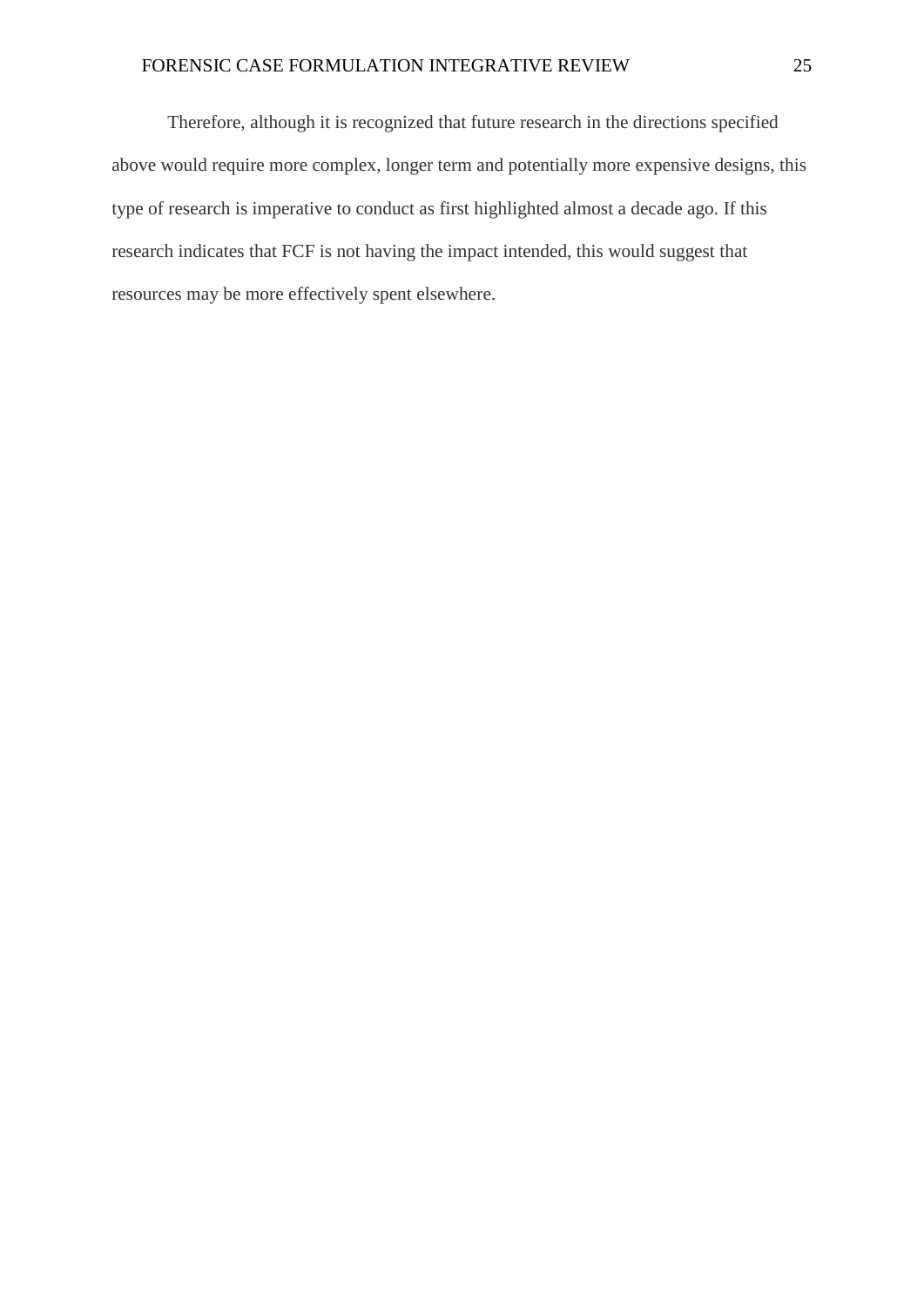#### References

- Baldwin, V. (2011). *Yorkshire & the Humber KUF Evaluation Report. 2010–2011.* Nottingham: Institute of Mental Health.
- Bolton, W., Feigenbaum, J., Jones, A., Sims, A., & Woodward, C. (2010). *Development of the PD-KASQ (personality disorder–knowledge, attitudes and skills questionnaire)*. London: Oscar Hill Service, Camden and Islington NHS Foundation Trust.
- Brown, S., Beeley, C., Patel, G., & Völlm, B. (2018). Training probation officers in case formulation for personality disordered offenders. *Criminal Behaviour and Mental Health, 28*(1), 50-60. doi:10.1002/cbm.2006 .
- Brown, S., & Völlm, B. (2013). Case formulation in personality disordered offenders: Views from the front line. *Criminal Behaviour and Mental Health, 23*(4), 263-273. doi:10.1002/cbm.1887
- Brown, S., & Völlm, B. (2016). The implementation of case formulation by probation officers: service user and carer views. *The Journal of Forensic Psychiatry & Psychology, 27*(2), 215-231. doi:10.1080/14789949.2015.1122821
- Division of Clinical Psychology. (2011). *Good Practice Guidelines on the use of psychological formulation*. Leicester, UK: British Psychological Society.
- Eells, T. D. (2007). Psychotherapy case formulation: History and current status. In T. D. Eeels (Ed.), *Handbook of Psychotherapy Case Formulation* (2nd ed., pp. 3-32). New York: Guildford Press.
- Guest, G., Namey, E., & McKenna, K. (2016). How Many Focus Groups Are Enough? Building an Evidence Base for Nonprobability Sample Sizes. *Field Methods, 29*(1), 3-22. doi:10.1177/1525822X16639015
- Hart, S., Sturmey, P., Logan, C., & McMurran, M. (2011). Forensic Case Formulation. *International Journal of Forensic Mental Health, 10*(2), 118-126. doi:10.1080/14999013.2011.577137
- Hong, Q. N., Pluye, P., Fàbregues, S., Bartlett, G., Boardman, F., Cargo, M., . . . Vedel, I. (2018). *Mixed Methods Appraisal Tool (MMAT), version 2018*. Retrieved from [http://mixedmethodsappraisaltoolpublic.pbworks.com/w/file/127916259/MMAT\\_2018\\_crit](http://mixedmethodsappraisaltoolpublic.pbworks.com/w/file/127916259/MMAT_2018_criteria-manual_2018-08-01_ENG.pdf) [eria-manual\\_2018-08-01\\_ENG.pdf](http://mixedmethodsappraisaltoolpublic.pbworks.com/w/file/127916259/MMAT_2018_criteria-manual_2018-08-01_ENG.pdf)
- Hopton, J., Cree, A., Thompson, S., Jones, R., & Jones, R. (2018). An evaluation of the quality of hcr-20 risk formulations: A comparison between hcr-20 version 2 and hcr-20 version 3. *The International Journal of Forensic Mental Health, 17*(2). doi:10.1080/14999013.2018.1460424
- Joseph, N., & Benefield, N. (2012). A joint offender personality disorder pathway strategy: An outline summary. *Criminal Behaviour and Mental Health, 22*(3), 210-217. doi:10.1002/cbm.1835
- Knauer, V., Walker, J., & Roberts, A. (2017). Offender personality disorder pathway: the impact of case consultation and formulation with probation staff. *The Journal of Forensic Psychiatry & Psychology, 28*(6), 825-840. doi:10.1080/14789949.2017.1331370
- Kuyken, W. (2006). Evidence-based case formulation: Is the emperor clothed? In N. Tarrier (Ed.), *Case formulation in cognitive behaviour therapy: The treatment of challenging and complex cases* (pp. 12-35). New York, NY: Routledge.
- Kuyken, W., Padesky, C. A., & Dudley, R. (2008). The Science and Practice of Case Conceptualization. *Behavioral and Cognitive Psychotherapy, 36*(6), 757-768. doi:10.1017/s1352465808004815
- Mapplebeck, C., Ramsden, J., Lowton, M., Short, S., & Burn, F. (2017). Embedding psychological thinking: an evaluation of a regional training model for probation staff. *The Journal of Forensic Practice, 19*(1), 37-46. doi:10.1108/JFP-12-2015-0053
- McMullan, E., Ramsden, J., & Lowton, M. (2014). Offender personality disorder pathway: Evaluation of team consultation. *Mental Health Review Journal, 19*(3), 185-195. doi:10.1108/MHRJ-12- 2013-0041

McMurran, M., & Bruford, S. (2016). Case formulation quality checklist: a revision based upon clinicians' views. *Journal of Forensic Practice, 18*(1), 31-38. doi:10.1108/JFP-05-2015-0027

McMurran, M., Logan, C., & Hart, S. (2012). Case formulation quality checklist, unpublished checklist.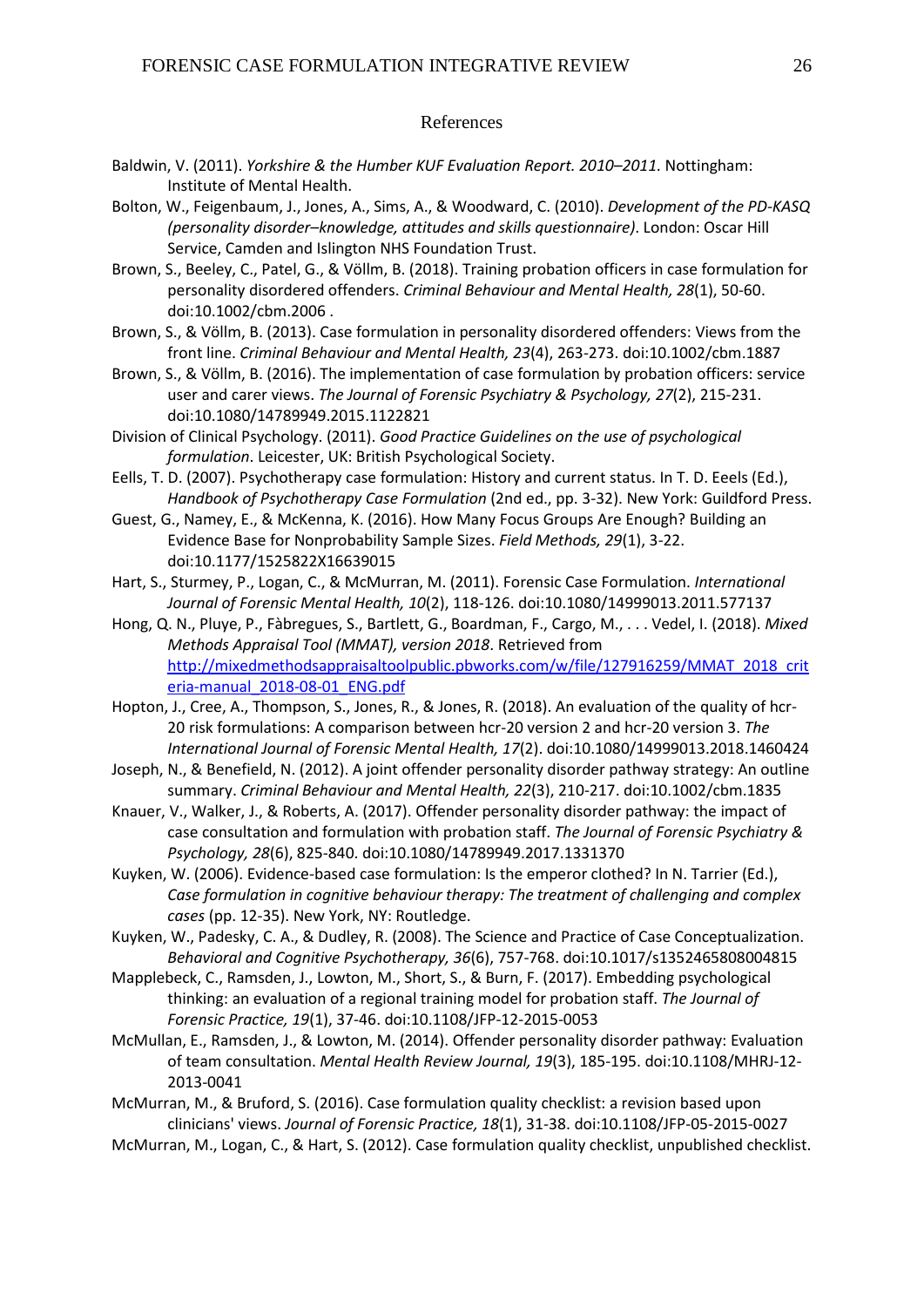- Minoudis, P., Craissati, J., Shaw, J., McMurran, M., Freestone, M., Chuan, S. J., & Leonard, A. (2013). An evaluation of case formulation training and consultation with probation officers. *Criminal Behaviour and Mental Health, 23*(4), 252-262. doi:10.1002/cbm.1890
- Moher, D., Liberati, A., Tetzlaff, J., Altman, D. G., & The Prisma Group. (2009). Preferred Reporting Items for Systematic Reviews and Meta-Analyses: The PRISMA Statement. *PLOS Medicine, 6*(7), e1000097. doi:10.1371/journal.pmed.1000097
- National Offender Management Service, & NHS England. (2015a). *The Offender Personality Disorder Pathway Strategy 2015*. Retrieved from [https://www.england.nhs.uk/commissioning/wp](https://www.england.nhs.uk/commissioning/wp-content/uploads/sites/12/2016/02/opd-strategy-nov-15.pdf)[content/uploads/sites/12/2016/02/opd-strategy-nov-15.pdf](https://www.england.nhs.uk/commissioning/wp-content/uploads/sites/12/2016/02/opd-strategy-nov-15.pdf)
- National Offender Management Service, & NHS England. (2015b). *Working with offenders with personality disorder: A practitioners guide*. Retrieved from [https://www.england.nhs.uk/commissioning/wp-content/uploads/sites/12/2015/10/work](https://www.england.nhs.uk/commissioning/wp-content/uploads/sites/12/2015/10/work-offndrs-persnlty-disorder-oct15.pdf)[offndrs-persnlty-disorder-oct15.pdf](https://www.england.nhs.uk/commissioning/wp-content/uploads/sites/12/2015/10/work-offndrs-persnlty-disorder-oct15.pdf)
- Pace, R., Pluye, P., Bartlett, G., Macaulay, A. C., Salsberg, J., Jagosh, J., & Seller, R. (2012). Testing the reliability and efficiency of the pilot Mixed Methods Appraisal Tool (MMAT) for systematic mixed studies review. *International Journal of Nursing Studies, 49*(1), 47-53. doi:10.1016/j.ijnurstu.2011.07.002
- Persons, J. B. (1989). *Cognitive Therapy in Practice: A Case Formulation Approach*. New York, NY: W. W. Norton.
- Pluye, P., Gagnon, M. P., Griffiths, F., & Johnson-Lafleur, J. (2009). A scoring system for appraising mixed methods research, and concomitantly appraising qualitative, quantitative and mixed methods primary studies in Mixed Studies Reviews. *International Journal of Nursing Studies, 46*(4), 529-546. doi:10.1016/j.ijnurstu.2009.01.009
- Radcliffe, K., McMullan, E., & Ramsden, J. (2018). Developing offender manager competencies in completing case formulation: An evaluation of a training and supervision model. *Probation Journal, 65*(1), 27-38. doi:10.1177/0264550517744272
- Ramsden, J., Lowton, M., & Joyes, E. (2014). The impact of case formulation focussed consultation on criminal justice staff and their attitudes to work with personality disorder. *Mental Health Review Journal, 19*(2), 124-130. doi:10.1108/MHRJ-12-2013-0039
- Shaw, J., Higgins, C., & Quartey, C. (2017). The impact of collaborative case formulation with high risk offenders with personality disorder. *The Journal of Forensic Psychiatry & Psychology, 28*(6), 777-789. doi:10.1080/14789949.2017.1324579
- Shaw, J., Minoudis, P., Craissati, J., & Bannerman, A. (2011). Developing probation staff competency for working with high risk of harm offenders with personality disorder: An evaluation of the Pathways Project. *Personality and Mental Health, 6*(2), 87-96. doi:10.1002/pmh.192
- Skeem, J. L., Louden, J. E., Polaschek, D. L., & Camp, J. P. (2007). Assessing relationship quality in mandated community treatment: Blending care with control. *Psychological Assessment, 19*, 397-410. doi:10.1037/1040-3590.19.4.397
- Souto, Q. R., Khanassov, V., Pluye, P., Hong, Q. N., Bush, P., & Vedel, I. (2014). *Systematic Mixed Studies Reviews: Reliability Testing of the Mixed Methods Appraisal Tool*. Paper presented at the Mixed Methods International Research Association Conference (MMIRA), Boston, USA.
- Sturmey, P., & McMurran, M. (2011). Forensic Case Formulation: Emerging Issues. In P. Sturmey & M. McMurran (Eds.), *Forensic Case Formulation* (pp. 283-304). Chichester, UK: Wiley-Blackwell.
- Sturmey, P., & McMurran, M. (Eds.). (2011). *Forensic case formulation.* Chichester: Wiley-Blackwell.
- Völlm, B. (2014). Case formulation in personality disordered offenders A Delphi survey of professionals. *Criminal Behaviour and Mental Health, 24*(1), 60-80. doi:10.1002/cbm.1884
- Whitton, C., Small, M., Lyon, H., Barker, L., & Akiboh, M. (2016). The impact of case formulation meetings for teams. *Advances in Mental Health & Intellectual Disabilities, 10*(2), 145-157. doi:10.1108/AMHID-09-2015-0044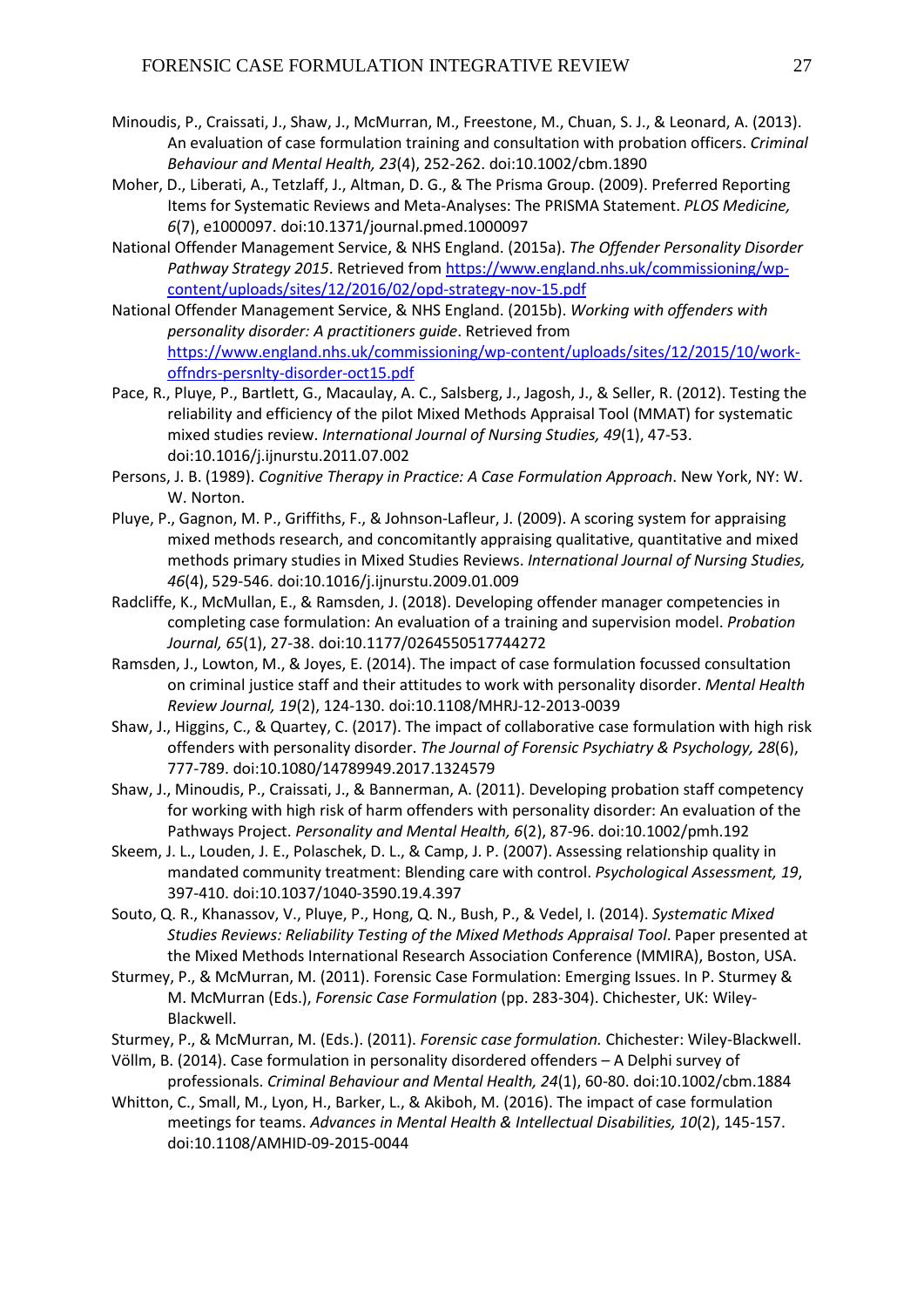

*Figure 1:* Study selection and screening based on PRISMA method (Moher, Liberati, Tetzlaff, Altman & The PRISMA Group, 2009).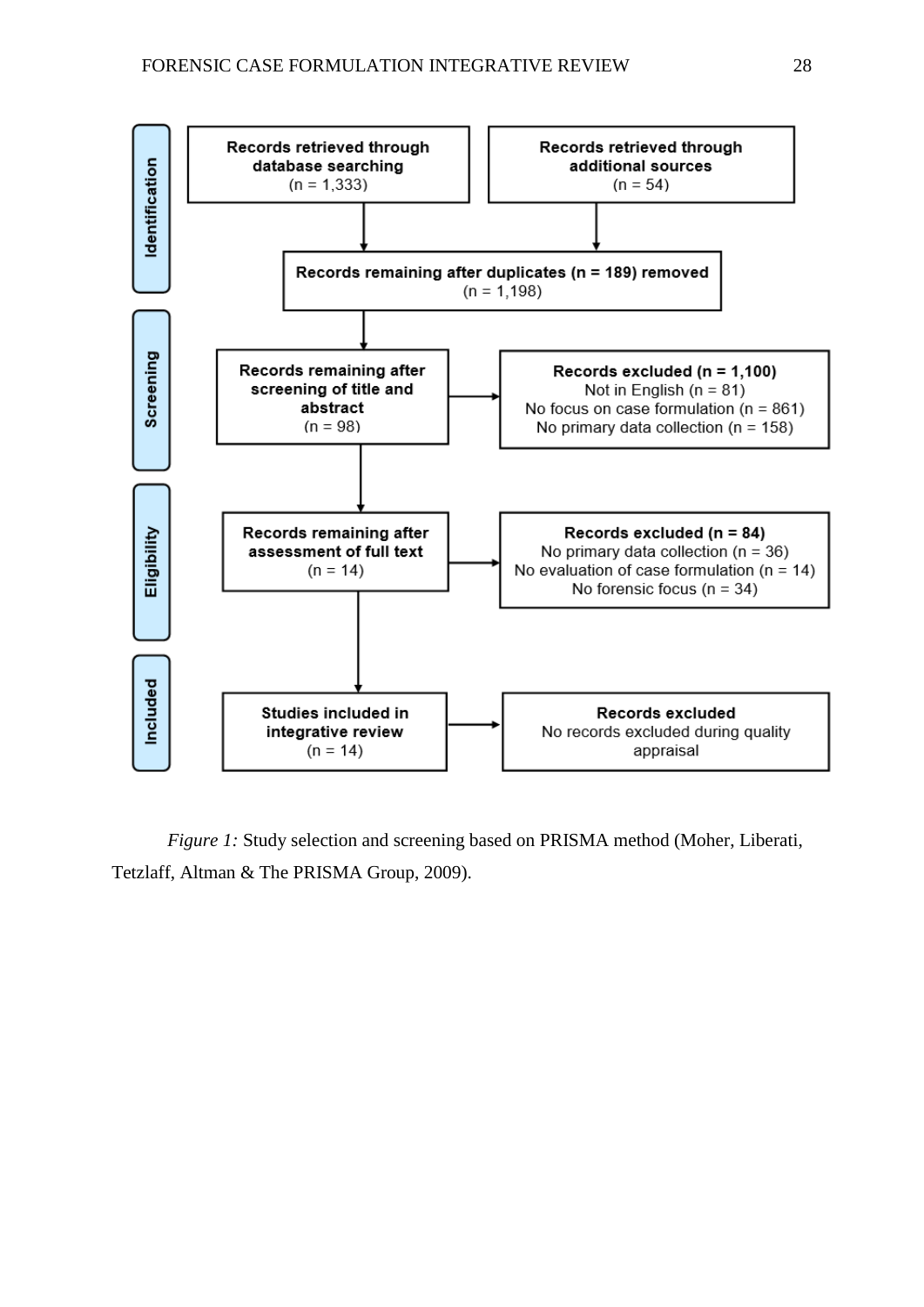Table 1.

*Overview of included studies* 

| <b>Study</b>                | Aim                         | <b>Design</b> | <b>Participants</b> | <b>Outcome</b> | <b>Results</b>              | <b>MMAT</b>   |
|-----------------------------|-----------------------------|---------------|---------------------|----------------|-----------------------------|---------------|
|                             |                             |               |                     | <b>Measure</b> |                             | Quality       |
|                             |                             |               |                     |                |                             | <b>Rating</b> |
| Knauer, Walker and          | To assess if a case         | Quantitative  | 60 National         | <b>Bespoke</b> | Positive increases were     | 70%           |
| Roberts (2017).             | consultation meeting and    | Non-          | Probation           | Consultation   | observed in all areas after | Moderate      |
| Offender personality        | FCF letter could improve    | randomised    | Service staff       | Questionnaire  | case consultation, but no   | Quality       |
| disorder pathway: the       | staff understanding,        |               |                     |                | further increases were      |               |
| impact of case              | knowledge and confidence    |               |                     |                | observed after staff        |               |
| consultation and            | in relation to working with |               |                     |                | received a FCF letter       |               |
| formulation with            | PD offenders                |               |                     |                |                             |               |
| probation staff             |                             |               |                     |                |                             |               |
|                             |                             |               |                     |                |                             |               |
| McMullan, Ramsden           | To understand the impact    | Qualitative   | 12 criminal         | Content        | Many staff indicated that   | 100%          |
| and Lowton (2014).          | of case consultation on     |               | justice staff       | Analysis       | case consultation impacted  | High          |
| <b>Offender Personality</b> | criminal justice staff      |               |                     |                | them positively. Some staff | quality       |
| Disorder Pathway:           |                             |               |                     |                | however reported negative   |               |
| <b>Evaluation of Team</b>   |                             |               |                     |                | feelings towards            |               |
| Consultation                |                             |               |                     |                | consultation                |               |
|                             |                             |               |                     |                |                             |               |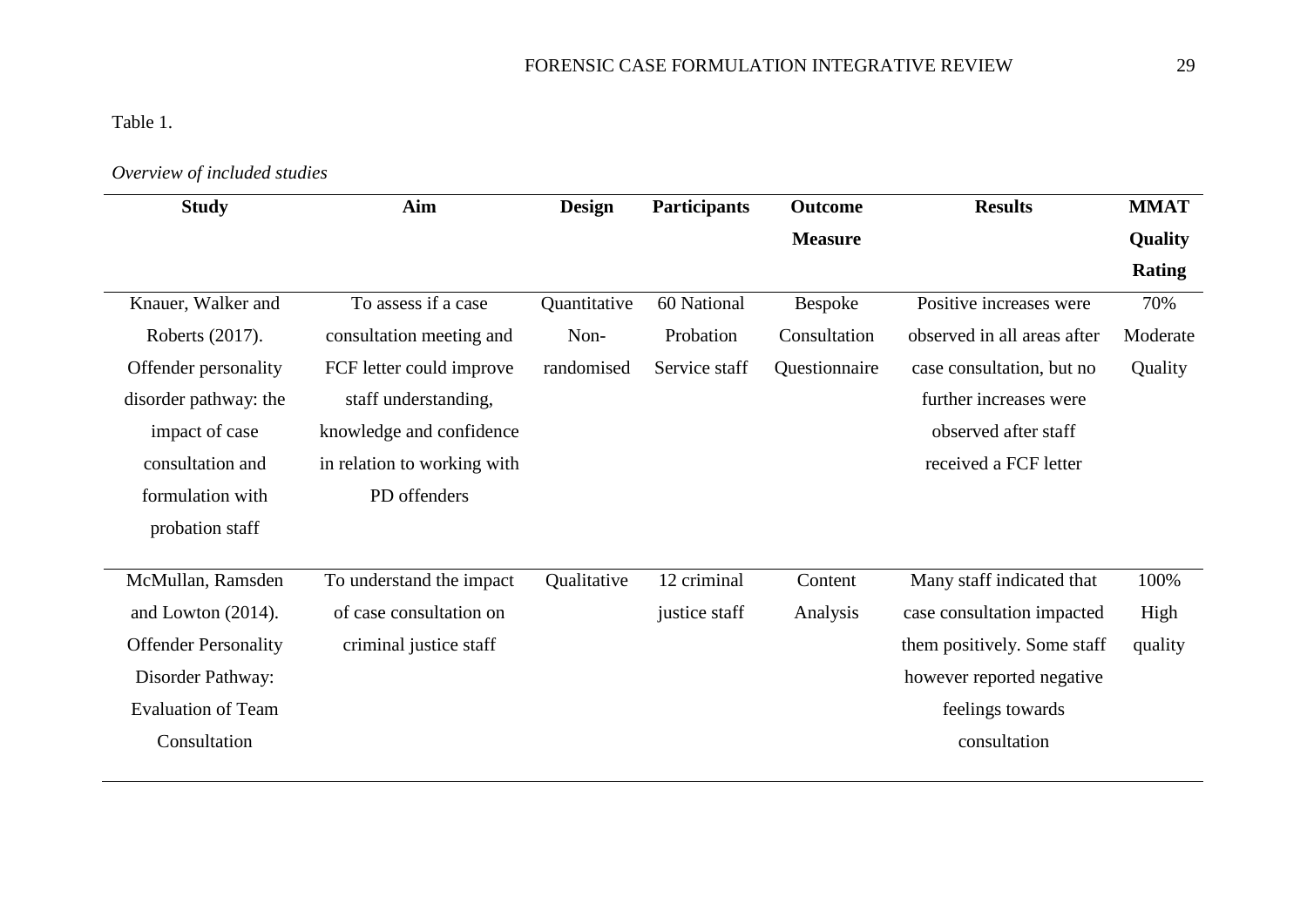| <b>Study</b>                | Aim                  | <b>Design</b> | <b>Participants</b> | <b>Outcome</b> | <b>Results</b>            | <b>MMAT</b>    |
|-----------------------------|----------------------|---------------|---------------------|----------------|---------------------------|----------------|
|                             |                      |               |                     | <b>Measure</b> |                           | <b>Quality</b> |
|                             |                      |               |                     |                |                           | <b>Rating</b>  |
| Ramsden, Lowton and         | To assess the impact | Quantitative  | 46 OMs              | PDKASQ &       | OMs had a better          | 50%            |
| Joyes $(2014)$ . The impact | of FCF-focused       | Non-          |                     | Bespoke        | understanding of          | Low            |
| of case formulation         | consultation on      | randomised    |                     | Supervision    | personality disorder and  | quality        |
| focussed consultation on    | offender manager     |               |                     | Questionnaire  | felt more confident in    |                |
| criminal justice staff and  | $(OM)^2$ attitudes   |               |                     |                | working with PD offenders |                |
| their attitudes to work     | towards personality  |               |                     |                | after FCF-focused         |                |
| with personality disorder   | disorder             |               |                     |                | consultation              |                |
| Whitton, Small, Lyon,       | To understand the    | Mixed         | 89 secure           | Bespoke        | Staff reported            | 70%            |
| Barker and Akiboh           | impact of FCF        | Methods.      | forensic            | Questionnaire  | improvements in           | Moderate       |
| $(2016)$ . The impact of    | meetings on staff    | Qualitative & | service staff       |                | psychological             | Quality        |
| case formulation meetings   | working within a     | Quantitative  |                     |                | understanding, team       |                |
| for teams                   | secure forensic      | Descriptive   |                     |                | consistency, empathy and  |                |
|                             | service              |               |                     |                | insight after attending a |                |
|                             |                      |               |                     |                | FCF meeting               |                |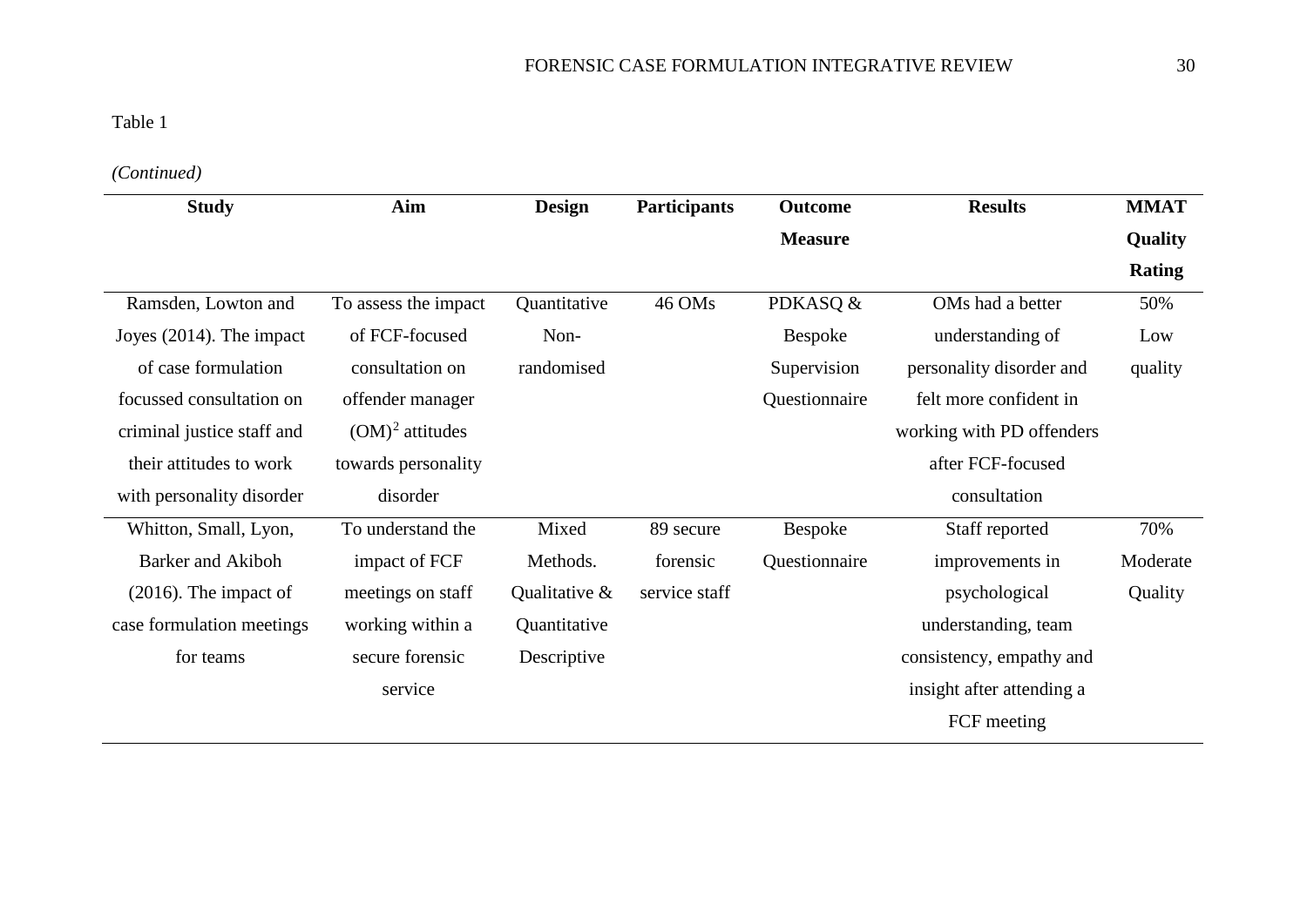| <b>Study</b>           | Aim                       | <b>Design</b> | <b>Participants</b>  | <b>Outcome</b> | <b>Results</b>    | <b>MMAT</b>    |
|------------------------|---------------------------|---------------|----------------------|----------------|-------------------|----------------|
|                        |                           |               |                      | <b>Measure</b> |                   | <b>Quality</b> |
|                        |                           |               |                      |                |                   | <b>Rating</b>  |
| Brown and Völlm        | To understand how OMs     | Qualitative   | 19 probation staff   | Thematic       | OMs had a number  | 100%           |
| $(2013)$ . Case        | felt about carrying out   |               |                      | Analysis       | of concerns about | High quality   |
| formulation in PD      | FCF for PD offenders      |               |                      |                | carrying out FCF  |                |
| offenders: Views from  |                           |               |                      |                |                   |                |
| the front line         |                           |               |                      |                |                   |                |
| Brown and Völlm        | To understand how PD      | Qualitative   | 5 PD offenders and 5 | Thematic       | Participants were | 100%           |
| $(2016)$ . The         | offenders and carers felt |               | carers of PD         | Analysis       | concerned about   | High quality   |
| implementation of case | about OMs carrying out    |               | offenders            |                | OMs carrying out  |                |
| formulation by         | FCF                       |               |                      |                | FCF               |                |
| probation officers:    |                           |               |                      |                |                   |                |
| service user and carer |                           |               |                      |                |                   |                |
| views                  |                           |               |                      |                |                   |                |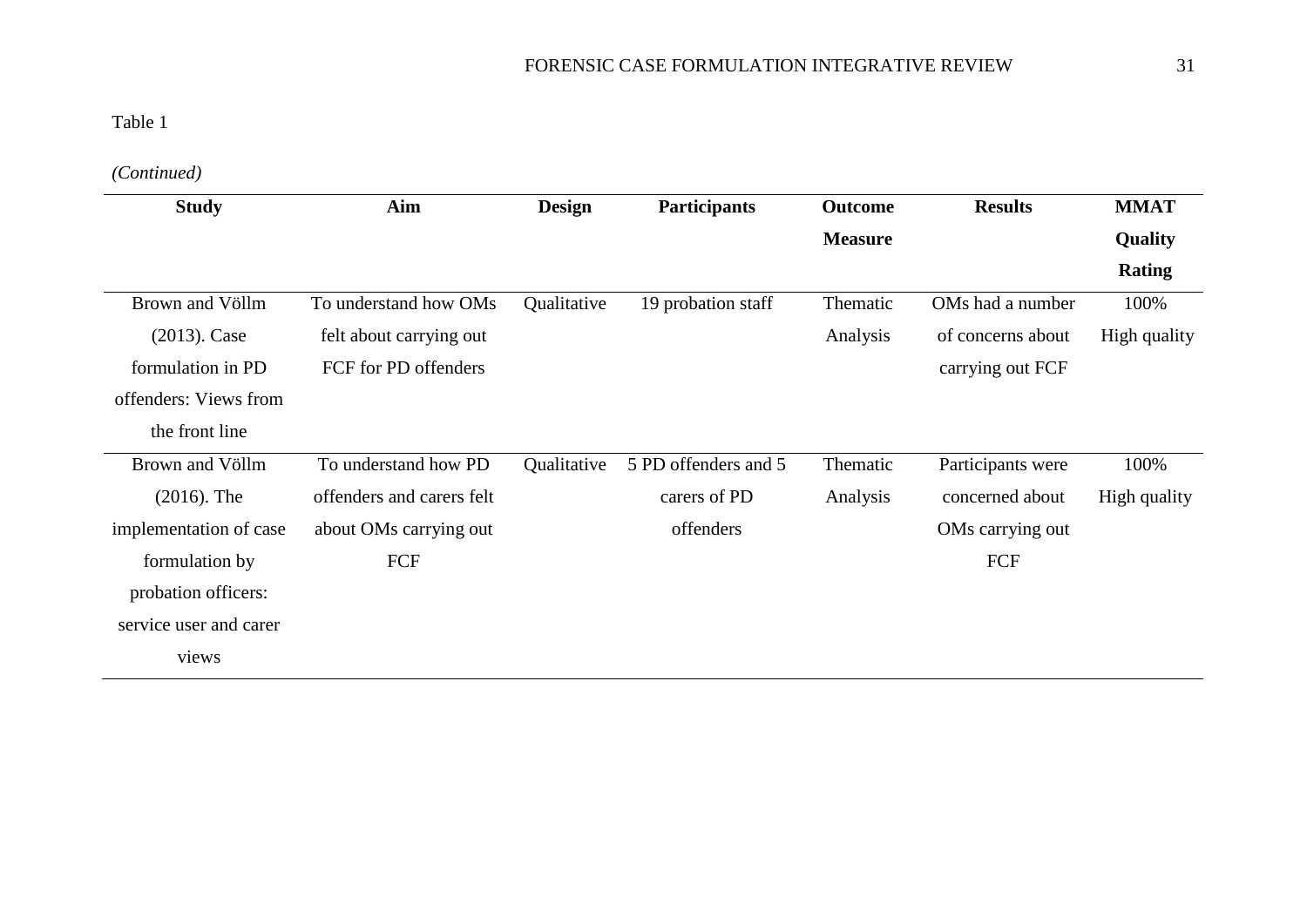| <b>Study</b>           | Aim                          | <b>Design</b> | <b>Participants</b> | <b>Outcome</b> | <b>Results</b>           | <b>MMAT</b>    |
|------------------------|------------------------------|---------------|---------------------|----------------|--------------------------|----------------|
|                        |                              |               |                     | <b>Measure</b> |                          | <b>Quality</b> |
|                        |                              |               |                     |                |                          | <b>Rating</b>  |
| Völlm (2014). Case     | To gain consensus on         | Mixed         | 55                  | Electronic     | Experts could not reach  | 70%            |
| formulation in PD      | how FCF for PD               | Methods.      | personality         | Delphi         | consensus in a number of | Moderate       |
| $offenders - A Delphi$ | offenders should be          | Qualitative & | disorder            | survey.        | areas                    | quality        |
| survey of              | carried out                  | Quantitative  | experts             |                |                          |                |
| professionals          |                              | Descriptive   |                     |                |                          |                |
| Brown, Beeley, Patel   | To assess the impact of      | Mixed         | 20 OMs              | CFQC $&$       | The quality of FCFs      | 70%            |
| and Völlm $(2018)$ .   | training on the quality of   | methods.      |                     | PDKASQ.        | completed by OMs and     | Moderate       |
| Training probation     | FCFs constructed by          | Qualitative & |                     | Narrative      | their attitudes towards  | quality        |
| officers in case       | OM <sub>s</sub> and on their | Quantitative  |                     | responses.     | personality disorder     |                |
| formulation for PD     | attitudes towards            | Non-          |                     |                | significantly improved   |                |
| offenders              | personality disorder         | randomised    |                     |                | after training           |                |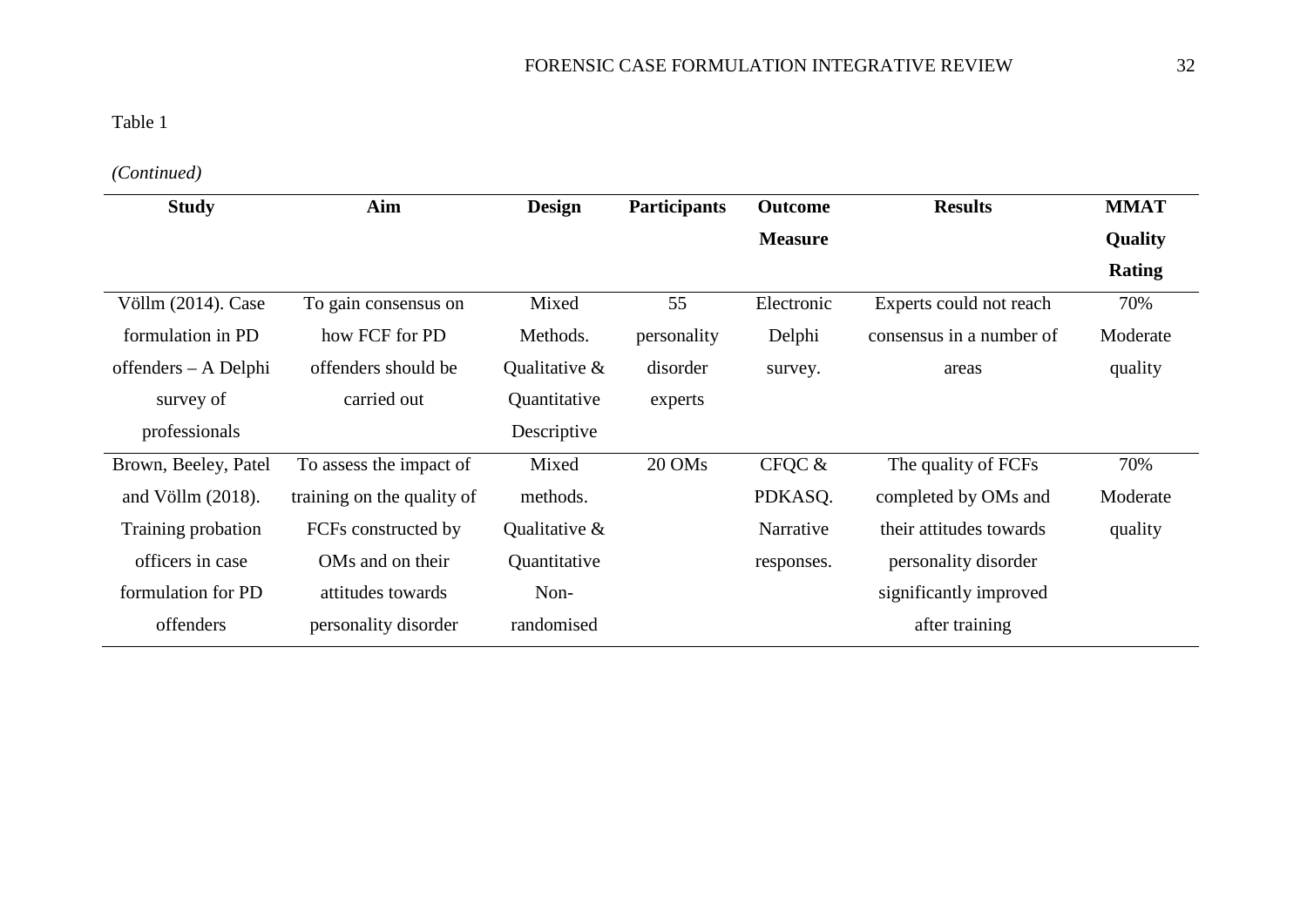| <b>Study</b>             | Aim                | <b>Design</b> | <b>Participants</b> | <b>Outcome</b> | <b>Results</b>        | <b>MMAT</b>         |
|--------------------------|--------------------|---------------|---------------------|----------------|-----------------------|---------------------|
|                          |                    |               |                     | <b>Measure</b> |                       | <b>Quality</b>      |
|                          |                    |               |                     |                |                       | Rating              |
| Mapplebeck, Ramsden,     | To assess change   | Qualitative   | 21 OMs              | Thematic       | FCF skills improved   | 90%                 |
| Lowton, Short & Burn     | in OM FCF skills   |               |                     | Analysis.      | after training        | <b>High Quality</b> |
| $(2017)$ . Embedding     | after training     |               |                     |                |                       |                     |
| psychological thinking:  |                    |               |                     |                |                       |                     |
| an evaluation of a       |                    |               |                     |                |                       |                     |
| regional training model  |                    |               |                     |                |                       |                     |
| for probation staff      |                    |               |                     |                |                       |                     |
| Minoudis et al., (2013). | To assess the      | Quantitative  | 64 OMs              | <b>CFQC</b>    | The quality of OM     | 60%                 |
| An evaluation of case    | impact of training | Non-          |                     |                | FCFs did not          | Moderate            |
| formulation training and | on the quality of  | randomised    |                     |                | significantly improve | quality             |
| consultation with        | FCFs carried out   |               |                     |                | after training        |                     |
| probation officers       | by OMs             |               |                     |                |                       |                     |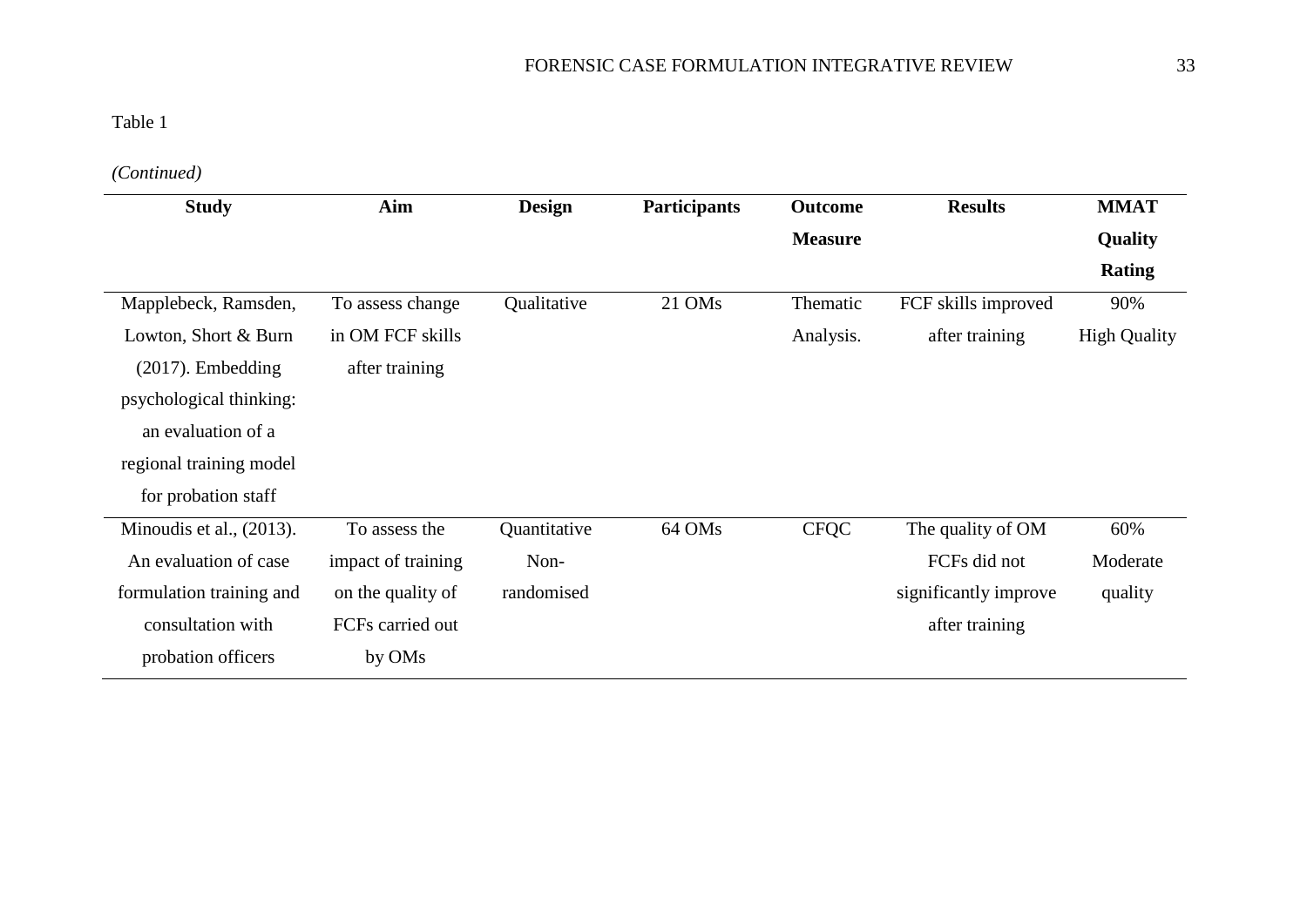| <b>Study</b>                 | Aim                   | <b>Design</b> | <b>Participants</b>  | <b>Outcome</b>      | <b>Results</b>        | <b>MMAT</b>   |
|------------------------------|-----------------------|---------------|----------------------|---------------------|-----------------------|---------------|
|                              |                       |               |                      | <b>Measure</b>      |                       | Quality       |
|                              |                       |               |                      |                     |                       | <b>Rating</b> |
| Radcliffe, McMullan and      | To compare the        | Quantitative  | 18 OMs with          | Formulation         | OMs with OPDP         | 60%           |
| Ramsden (2018). Developing   | quality of FCFs       | Non-          | <b>OPDP</b> training | <b>Quality Tool</b> | training produced     | Moderate      |
| offender manager             | completed by OMs      | randomised    | and 18 without       |                     | FCFs of significantly | Quality       |
| competencies in completing   | with and without      |               |                      |                     | higher quality than   |               |
| case formulation: An         | <b>OPDP</b> training  |               |                      |                     | those without OPDP    |               |
| evaluation of a training and |                       |               |                      |                     | training              |               |
| supervision model            |                       |               |                      |                     |                       |               |
| Hopton, Cree, Thompson,      | To assess the quality | Quantitative  | 121                  | CFQC-R              | Risk formulations     | 80%           |
| Jones & Jones $(2018)$ . An  | of risk formulations  | Non-          | formulations         |                     | were of poor to       | High          |
| Evaluation of the Quality of | constructed within    | randomised    |                      |                     | intermediate quality  | Quality       |
| HCR-20 Risk Formulations: A  | forensic inpatient    |               |                      |                     | overall               |               |
| Comparison between HCR-20    | services              |               |                      |                     |                       |               |
| Version 2 and HCR-20         |                       |               |                      |                     |                       |               |
| Version 3                    |                       |               |                      |                     |                       |               |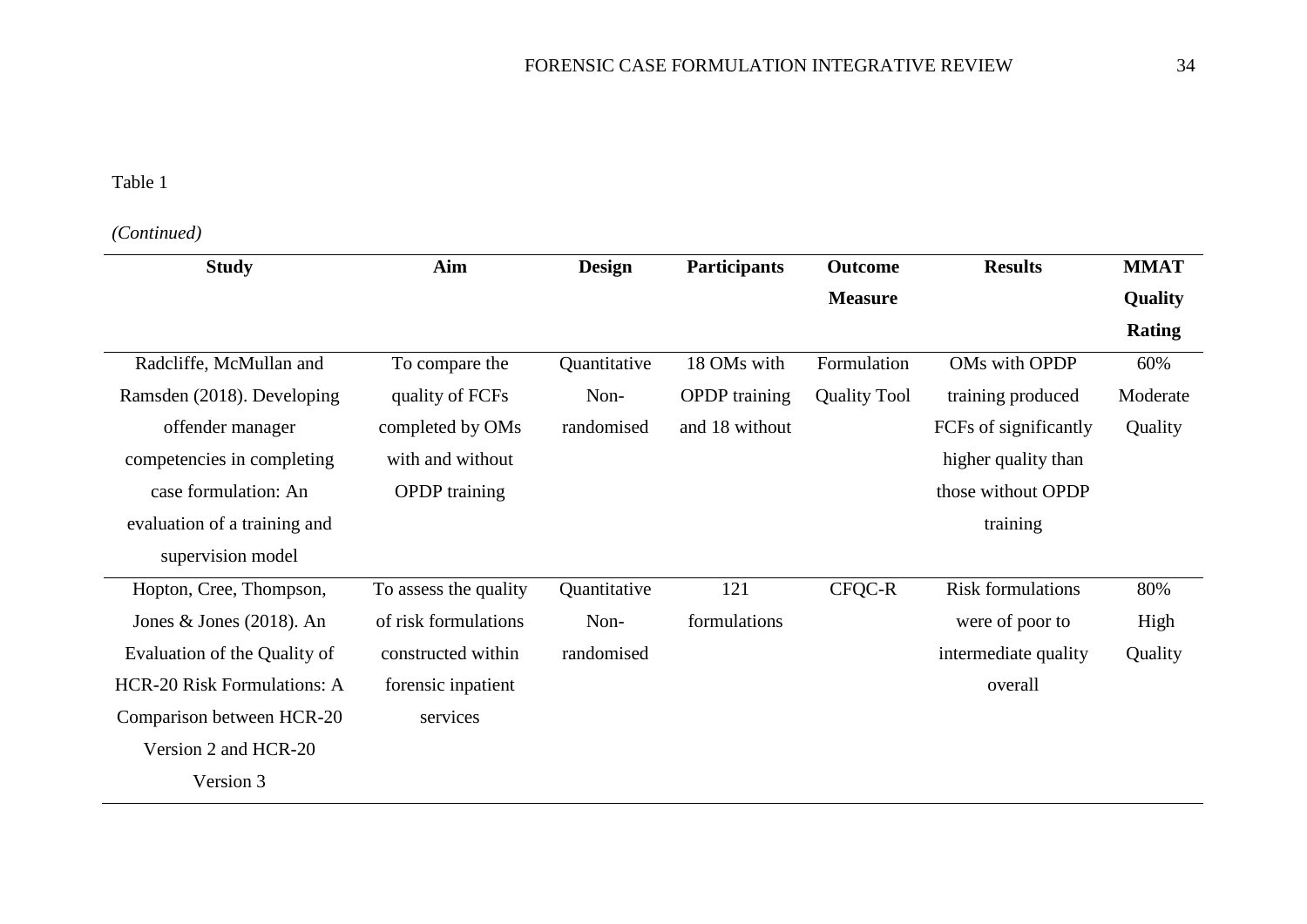<span id="page-35-0"></span>*(Continued)*

| <b>Study</b>                | Aim                   | <b>Design</b>        | <b>Participants</b> | <b>Outcome</b>  | <b>Results</b>               | <b>MMAT</b>         |
|-----------------------------|-----------------------|----------------------|---------------------|-----------------|------------------------------|---------------------|
|                             |                       |                      |                     | <b>Measure</b>  |                              | <b>Quality</b>      |
|                             |                       |                      |                     |                 |                              | <b>Rating</b>       |
| McMurran and Bruford        | To gain feedback      | Mixed                | 10                  | Thematic        | Clinicians reported that the | 90%                 |
| $(2016)$ . Case formulation | from clinicians on    | Methods.             | psychologists       | Analysis.       | CFQC was useful but          | <b>High Quality</b> |
| quality checklist: a        | the CFQC              | Qualitative $\&$     | psychiatrists       |                 | required some                |                     |
| revision based upon         |                       | Quantitative         |                     |                 | improvements                 |                     |
| clinicians' views           |                       | Descriptive          |                     |                 |                              |                     |
| Shaw, Higgins and           | To compare the        | Quantitative         | 39 offenders.       | DRI-R and       | Those in the collaborative   | 60%                 |
| Quartey (2017). The         | impact of             | Randomised           | 77 OM <sub>s</sub>  | a Perceived     | condition reported           | Moderate            |
| impact of collaborative     | collaborative vs non- | <b>Control Trial</b> |                     | <b>Benefits</b> | significantly higher         | Quality             |
| case formulation with       | collaborative FCF on  |                      |                     | Rating          | relationship quality than    |                     |
| high risk offenders with    | OM-offender           |                      |                     | Scale.          | those in the non-            |                     |
| personality disorder        | relationships         |                      |                     |                 | collaborative condition      |                     |

*Note.* PD = Personality disordered. PDKASQ = Personality Disorder Knowledge, Attitudes and Skills Questionnaire (Bolton, Feigenbaum, Jones, Sims & Woodward, 2010). CFQC = Case Formulation Quality Checklist (McMurran, Logan & Hart, 2012). Formulation Quality Tool (NOMS & NHS, 2015b). CFQC-R = Case Formulation Quality Checklist-Revised (McMurran & Bruford, 2016). DRI-R = Dual Role Relationships Inventory – Revised (Skeem, Louden, Polaschek & Camp, 2007).